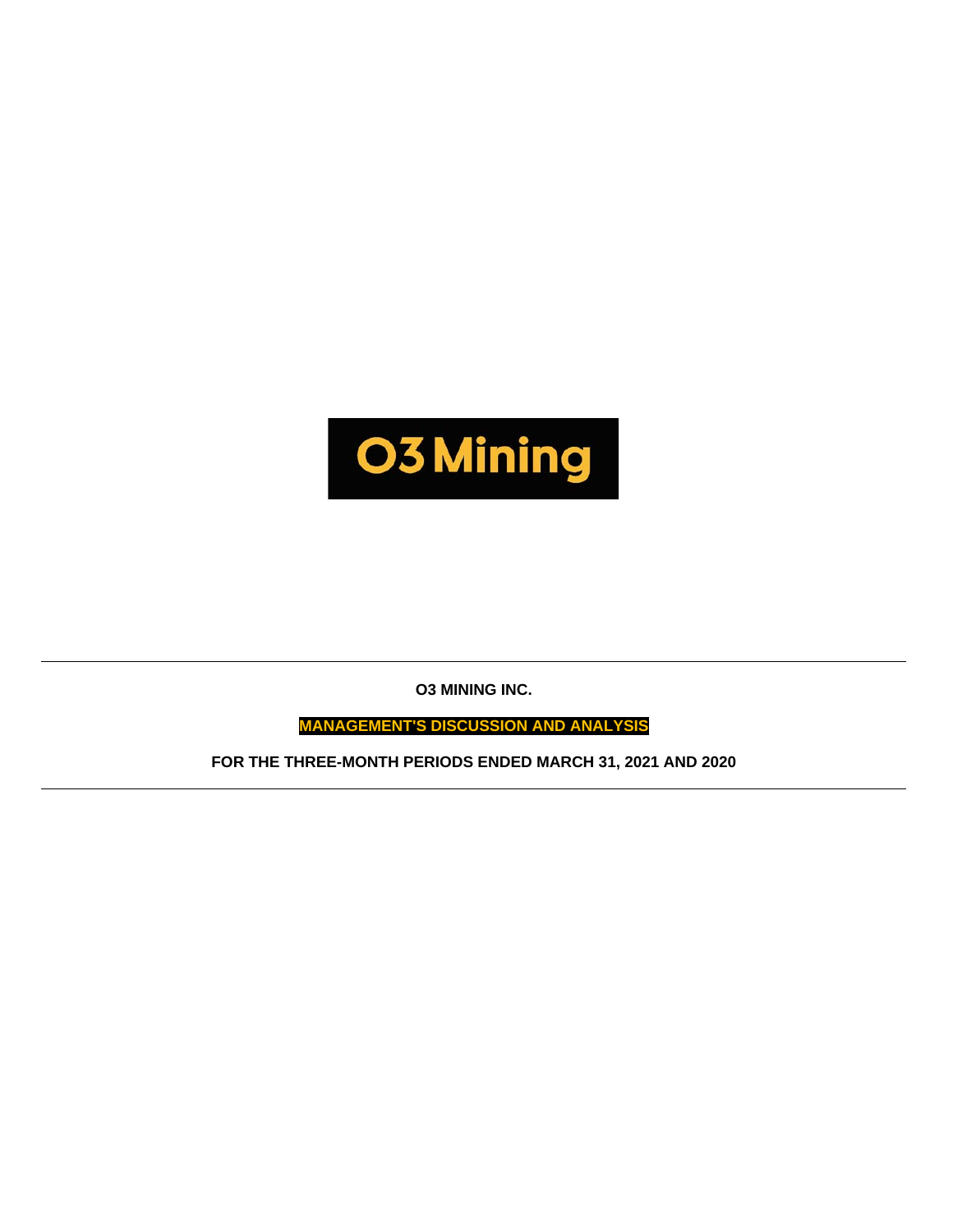This management's discussion and analysis (this "MD&A") reflects the assessment by management of the results and financial condition of O3 Mining Inc. ("O3 Mining" or the "Corporation") and should be read in conjunction with the Corporation's unaudited interim consolidated financial statements for the three-month periods ended March 31, 2021 and 2020 and the notes thereto (the "Financial Statements"). Management is responsible for the preparation of the Financial Statements and this MD&A. The Financial Statements have been prepared in accordance with International Financial Reporting Standards ("IFRS") as issued by the International Accounting Standards Board (the "IASB"). This MD&A and the Financial Statements are available electronically on SEDAR [\(www.sedar.com\)](http://www.sedar.com/) under O3 Mining's issuer profile and on O3 Mining's website [\(www.o3mining.com\)](http://www.o3mining.com/), and should be read in conjunction with the audited consolidated financial statements of the Corporation for the years ended December 31, 2020 and 2019.

This MD&A contains forward-looking statements and should be read in conjunction with the risk factors described in the "Risks and Uncertainties" and the "Cautionary Note Regarding Forward-Looking Information*"* sections at the end of this MD&A.

This MD&A has been prepared as of May 5, 2021. All dollar figures in this MD&A are expressed in Canadian dollars, unless stated otherwise.

## *DESCRIPTION OF BUSINESS*

On July 5, 2019, O3 Mining was formed upon the completion of a spin-out transaction by Osisko Mining Inc. ("Osisko Mining"), which resulted in a reverse takeover of "Chantrell Ventures Corp." (renamed "O3 Mining Inc.") under the policies of the TSX Venture Exchange (the "RTO"). As part of the RTO, the Corporation was continued from British Columbia to Ontario on June 28, 2019. The Corporation is focused on the exploration and development of precious metals resource properties in Canada, currently focused on Québec, and looking for new opportunities to enhance shareholder value.

### *EXPLORATION STRATEGY*

O3 Mining is a mineral exploration company focused on the acquisition, exploration, and development of precious metal resource properties in Canada. O3 Mining's flagship properties are the Alpha Property and the Malartic Property, which includes the Marban Deposit, all located along the Cadillac Break in the Val-d'Or and Malartic areas, as well as additional projects in the Labrador and Abitibi areas of Québec.

O3 Mining's mission is to become a premier gold exploration company by delivering superior returns to our shareholders and long-term benefits to our stakeholders.

# *UPDATES DURING THE THREE-MONTH PERIOD AND SUBSEQUENT TO THE PERIOD*

### *Corporate Development and Acquisitions:*

- On April 14, 2021, the Corporation announced that it had sold its Kinebik Gold Project located between the towns of Matagami and Lebel-sur-Quévillon, in northern Québec, to Tri Origin Exploration Ltd. ("Tri Origin"). Under the terms of the agreement, O3 Mining received 2,700,000 common shares of Tri Origin.
- On April 8, 2021, the Corporation announced the appointment of Ms. Mélissa Desrochers to the board of directors of the Corporation.
- On February 24, 2021, the Corporation announced the completion of its previously announced sale of Northern Gold Mining Inc. ("Northern Gold"), a wholly-owned subsidiary of the Corporation, to Moneta Porcupine Mines Inc. ("Moneta") in exchange for 149,507,273 common shares of Moneta (the "Moneta Transaction"). The Moneta Transaction was completed pursuant to a share purchase agreement dated January 13, 2021, as amended, between the Corporation and Moneta. Northern Gold owns 100% of the Golden Bear assets, including the Garrison gold project ("Garrison Project"), in the Kirkland Lake district of the Timmins gold mining camp in Ontario, Canada. The Garrison Project is located adjacent to the Golden Highway Project where Moneta recently declared a mineral resource estimate of 2,144,200 ounces ("oz") of indicated mineral resources and 3,335,300 oz of inferred mineral resources.
- On January 8, 2021, the Corporation announced that it has entered into a definitive property transfer agreement dated December 15, 2020 with Osisko Mining, pursuant to which the Corporation, through its wholly-owned subsidiary, NioGold Mining Corporation ("NioGold"), agreed to transfer all of its rights, titles and interests in its Blondeau Guillet Property located in Belleterre, Québec to Osisko Mining.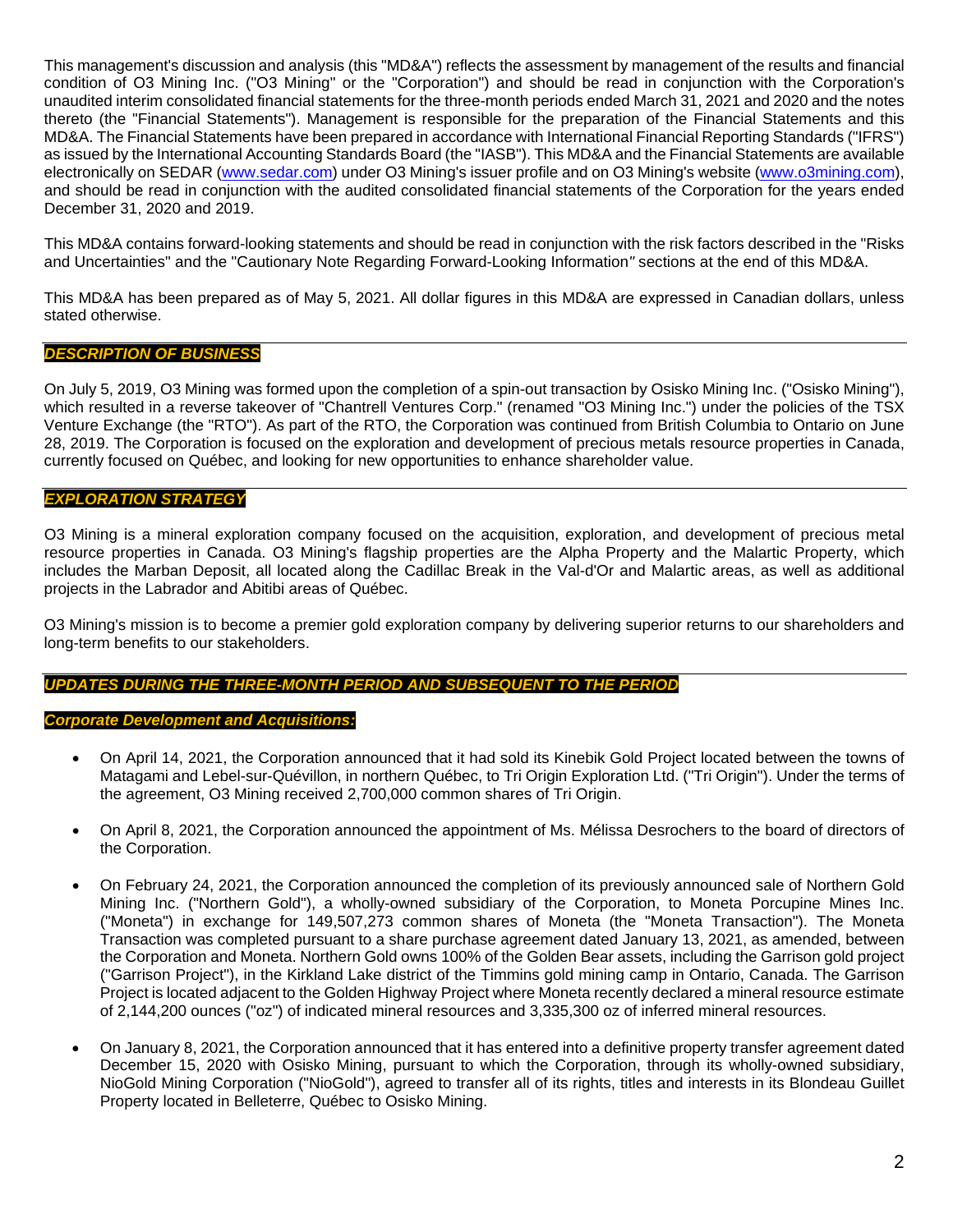• On February 25, 2021, O3 Mining completed its previously announced "bought deal" brokered private placement of an aggregate of 7,709,300 flow-through shares of the Corporation at a price of \$4.54 per flow-through share for total proceeds of approximately \$35 million, including the exercise in full of the underwriters' option.

#### *Overall Performance:*

During the three-month period ended March 31, 2021, the Corporation spent approximately \$9.5 million on exploration and evaluation activities, mostly on the Alpha Property, East Cadillac Property and Malartic Property, and \$1.2 million on general and administration expenses, including salaries and benefits. For the three-month period ended March 31, 2021, the Corporation drilled approximately 28,597 metres on the Alpha Property, 1,074 metres on the East Cadillac Property and 13,059 metres on the Malartic Property.

On March 2, 2021, the Corporation announced that it is expanding its current drill program in Val-d'Or to include 250,000 metres to be drilled during 2021 and 2022. Drilling will focus on the Malartic and Alpha properties. The completion of the additional 250,000 metres will bring the total program to approximately 350,000 metres on the properties since it started drilling in September 2019.

On February 24, 2021, the Corporation completed the Moneta Transaction, resulting in the sale of Northern Gold to Moneta in exchange for 149,507,273 common shares of Moneta. Northern Gold owns 100% of the Golden Bear assets, including the Garrison Project, in the Kirkland Lake district of the Timmins gold mining camp in Ontario, Canada. The sale of Northern Gold to Moneta followed the publication on December 14, 2020 of positive results from an independent preliminary economic assessment dated January 27, 2021 (effective date of November 25, 2020) on the Garrison Project ("Garrison PEA") prepared by Ausenco Engineering Canada Inc. ("Ausenco") in accordance with National Instrument 43-101 – *Standards of Disclosure for Mineral Projects* ("NI 43-101"). The Garrison PEA delivered robust economics with an after-tax IRR of 33.0% and an aftertax NPV of \$321M at a US\$1,450/oz gold price. As a result of the sale of Northern Gold to Moneta, the Corporation's exposure to the Garrison project is indirect as a shareholder of Moneta with approximately 27% of issued and outstanding shares of Moneta held by the Corporation.

On March 9, 2021, O3 announced new drilling results from the Marban project on its Malartic Property in Val-d'Or, Québec.

### **Drilling Highlights:**

- **5.1 g/t Au over 5.1 metres** including **13.1 g/t Au Over 0.5 metres** and **15.2 g/t Au over 0.7 metres** in hole **O3MA-21-033-W1** at the North Shear zone.
- **2.7 g/t Au over 10.6 metres** including **26.9 g/t Au Over 0.5 metres** in hole **O3MA-21-033** near surface in the new Triple North zone.

Current drilling on the Marban project focuses on expanding mineralization outside of the proposed pit areas outlined in the Marban PEA. The Corporation has engaged Ausenco to complete a Pre-Feasibility Study which will commence in Q4 of 2021 and is expected to be completed in 2022.

|                                  |                                               | <b>Measured</b>          |                                                     | <b>Indicated</b>                              |                |                                                      |                                 | <b>Measured &amp; Indicated</b> |                                                      | <b>Inferred</b>                               |                |                   |  |
|----------------------------------|-----------------------------------------------|--------------------------|-----------------------------------------------------|-----------------------------------------------|----------------|------------------------------------------------------|---------------------------------|---------------------------------|------------------------------------------------------|-----------------------------------------------|----------------|-------------------|--|
| <b>Deposit</b>                   | <b>Tonnes</b><br>(000)<br>$t)$ <sup>(9)</sup> | Grade<br>(g/t)           | <b>Ounces</b><br>Au<br>(000<br>$OZ)$ <sup>(9)</sup> | <b>Tonnes</b><br>(000)<br>$t)$ <sup>(9)</sup> | Grade<br>(g/t) | <b>Ounces</b><br>Au<br>(000)<br>$OZ)$ <sup>(9)</sup> | <b>Tonnes</b><br>(000 t)<br>(9) | Grade<br>(g/t)                  | <b>Ounces</b><br>Au<br>(000)<br>$OZ)$ <sup>(9)</sup> | <b>Tonnes</b><br>(000)<br>$t)$ <sup>(9)</sup> | Grade<br>(g/t) |                   |  |
| Marban - Pit                     | 65                                            | .32                      | 3                                                   | 46,260                                        | 1.03           | 1537                                                 | 46.325                          | 1.04                            | 1540                                                 | 6.465                                         | 1.09           | 227               |  |
| Kierens-Norlartic -<br>Pit       | 450                                           | 1.03                     | 15                                                  | 6.646                                         | 1.15           | 246                                                  | 7.096                           | 1.15                            | 261                                                  | 6.299                                         | 1.42           | 287               |  |
| Marban<br>Underground            | . .                                           | $\overline{\phantom{0}}$ | $\blacksquare$                                      | 220                                           | 7.77           | 55                                                   | 220                             | 7.77                            | 55                                                   | 304                                           | 8.73           | 85                |  |
| Kierens-Norlartic<br>Underground |                                               | $\overline{\phantom{0}}$ | $\blacksquare$                                      | 510                                           | 3.57           | 59                                                   | 510                             | 3.57                            | 59                                                   | 119                                           | 3.02           | $12 \overline{ }$ |  |
| <b>Total</b>                     | 515                                           | 1.07                     | 18                                                  | 53,636                                        | 1.10           | 1,897                                                | 54,151                          | 1.10                            | 1,915                                                | 13,187                                        | 1.44           | 611               |  |

### *Marban Mineral Resource Estimate*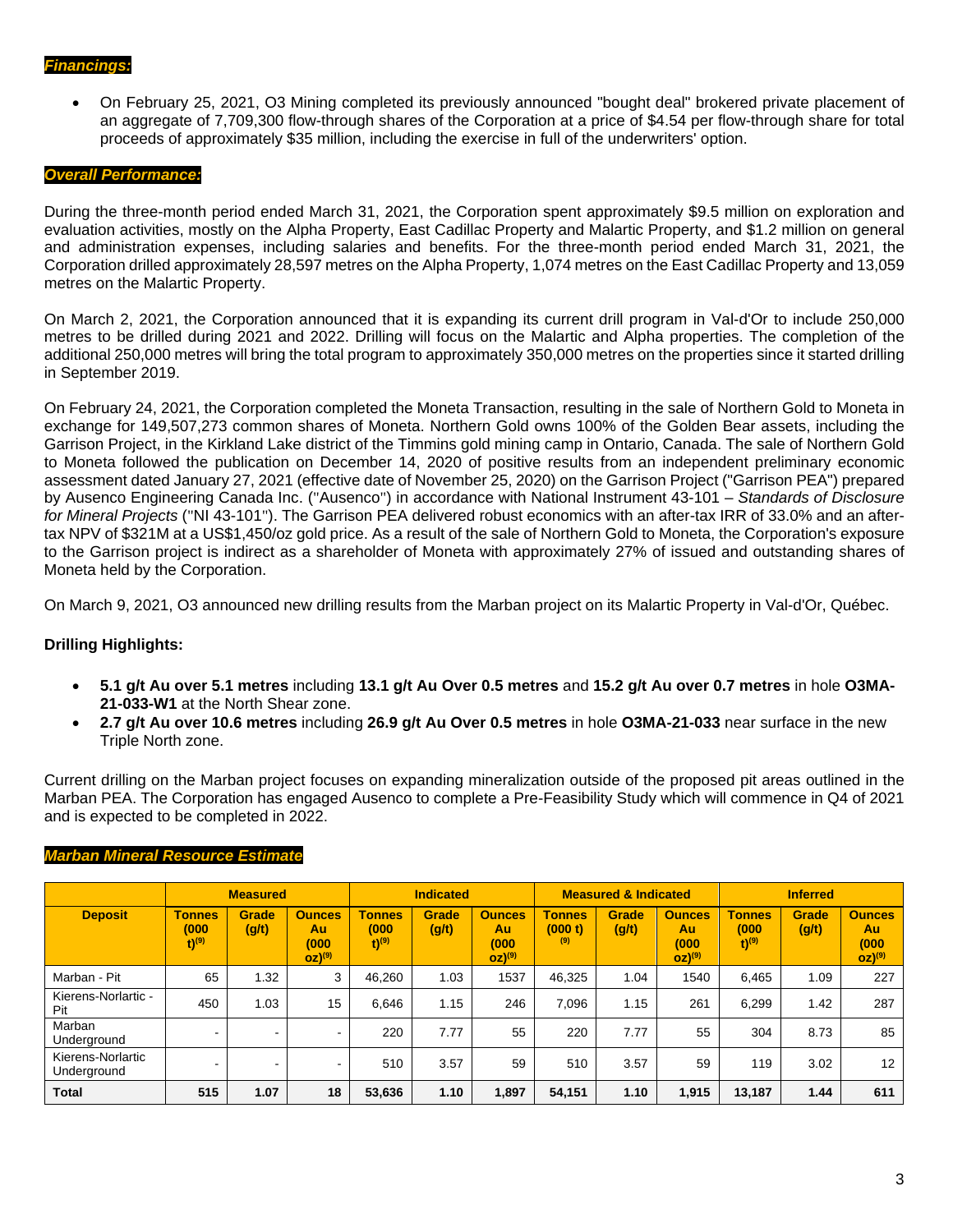#### *Marban Resource Estimate Notes:*

- (1) *The mineral resource estimate has been prepared by Sue Bird, P.Eng., an independent "qualified person" (within the meaning if NI 43-101).*
- (2) *Resources are reported using the 2014 CIM Definition Standards and were estimated in accordance with the CIM 2019 Best Practices Guidelines.*
- (3) *Mineral resources that are not mineral reserves, do not have demonstrated economic viability.*
- (4) *The open pit mineral resource has been confined by a "reasonable prospects of eventual economic extraction" pit shell generated using the following assumptions: US\$1,800/oz. Au at a currency exchange rate of 0.75 US\$ per CDN\$; 99.95% payable Au; CDN\$4.30/oz Au offsite costs (refining, transport and insurance); a 3% NSR royalty; \$16/t process and G&A costs; \$2.60/t mining costs; grade dependent mill process recoveries; and pit slopes varying from 25 to 50 degree overall depending on geotechnical characteristics.*
- (5) *The underground mineral resource reports all material within a continuous 3.5g/t Au gradeshell.*
- (6) *Metallurgical recovery is based on the formula: ln(Au)\*0.0372+0.9017, maximum 96.7%.*
- (7) *The specific gravity of the deposit has been determined by lithology as being between 2.67 and 2.81.*
- (8) *Numbers may not add due to rounding.*
- (9) *The number of metric tonnes and ounces was rounded to the nearest thousand. Any discrepancies in the totals are due to rounding effects.*

*\* Cautionary Statement: The reader is cautioned that, while there are no other known factors or issues that materially affect the mineral resource estimate, there are risks faced by mining projects in the province in terms of environmental, permitting, taxation, socio-economic, marketing, and political factors and additional risk factors as listed in the "Cautionary Note Regarding Forward-Looking Information" section below.*

#### *Orenada Mineral Resource Estimate*

|                  |                            |                    | <b>Measured &amp; Indicated</b> |                  |                    | <b>Inferred</b>       |                  |
|------------------|----------------------------|--------------------|---------------------------------|------------------|--------------------|-----------------------|------------------|
| Orenada $(1)(2)$ | <b>Cut-off grade</b>       | Tonnes $(T)^{(3)}$ | Grade (q/t)                     | <b>Ounces Au</b> | Tonnes $(T)^{(3)}$ | <b>Grade</b><br>(g/t) | <b>Ounces Au</b> |
| Zone 4           | $> 0.4$ g/t Au (open pit)  | 3,563,000          | 1.54                            | 176,085          | 865,000            | 1.39                  | 38,755           |
|                  | > 2.0 g/t Au (underground) | 191,000            | 3.00                            | 18,437           | 326,000            | 3.34                  | 34,955           |
|                  | <b>Total</b>               | 3,754,000          | 1.61                            | 194,522          | 1,191,000          | 1.92                  | 73,710           |
| Zone 2           | $> 0.4$ g/t Au (open pit)  |                    |                                 |                  | 605,000            | 1.36                  | 26,363           |
|                  | > 2.0 g/t Au (underground) | $\,$               | -                               |                  | 283,000            | 2.88                  | 26,186           |
|                  | Total                      | $\,$               | -                               |                  | 888,000            | 1.84                  | 52,549           |
| <b>Total</b>     | $> 0.4$ g/t Au (open pit)  | 3,563,000          | 1.54                            | 176,085          | 1,470,000          | 1.38                  | 65,118           |
|                  | > 2.0 g/t Au (underground) | 191,000            | 3.00                            | 18,437           | 609,000            | 3.12                  | 61,141           |
|                  | <b>Total</b>               | 3,754,000          | 1.61                            | 194,522          | 2,079,000          | 1.89                  | 126,259          |

#### *Orenada Resource Estimate Notes:*

- (1) *These mineral resources are not mineral reserves, as they do not have demonstrated economic viability.*
- Resources are presented undiluted and in situ for both open pit and underground potential scenarios and are considered to have reasonable prospects *for economic extraction.*
- (3) *The number of metric tonnes was rounded to the nearest thousand. Any discrepancies in the totals are due to rounding effects.*

During the three-month period ended March 31, 2021 and subsequent to the period, O3 Mining provided several results from the ongoing drilling program. Drill highlights have included the following:

- 5.1 g/t Au over 5.1 metres near the Norlartic Pit at the Marban Property on March 9, 2021
- 1.2 g/t Au over 28.2 metres and 2.2 g/t Au Over 5.1 metres near surface from the simkar sector at the Alpha Property on February 25, 2021.
- 1.2 g/t Au over 9.7 metres and 2.0 g/t Au over 5.4 metres in a new zone named Golden Bridge Zone at the Marban Property on February 4, 2021.
- 1.5 g/t Au over 6.3 metres near-surface outside of Kierens PEA pit shell at the Marban Property on February 4, 2021.
- 34.8 g/t Au over 1.2 metres near-surface inside the Kierens PEA pit shell at the Marban Property on February 4, 2021.
- 13.5 g/t Au over 1.3 metres and 2.8 g/t Au over 4.3 metres associated with albitized dykes at the Marban Property on February 4, 2021.
- 4.6 g/t Au over 1.2 metres including 9.6 g/t Au over 0.5 metre at Gold Hawk at the Marban Property on February 4, 2021.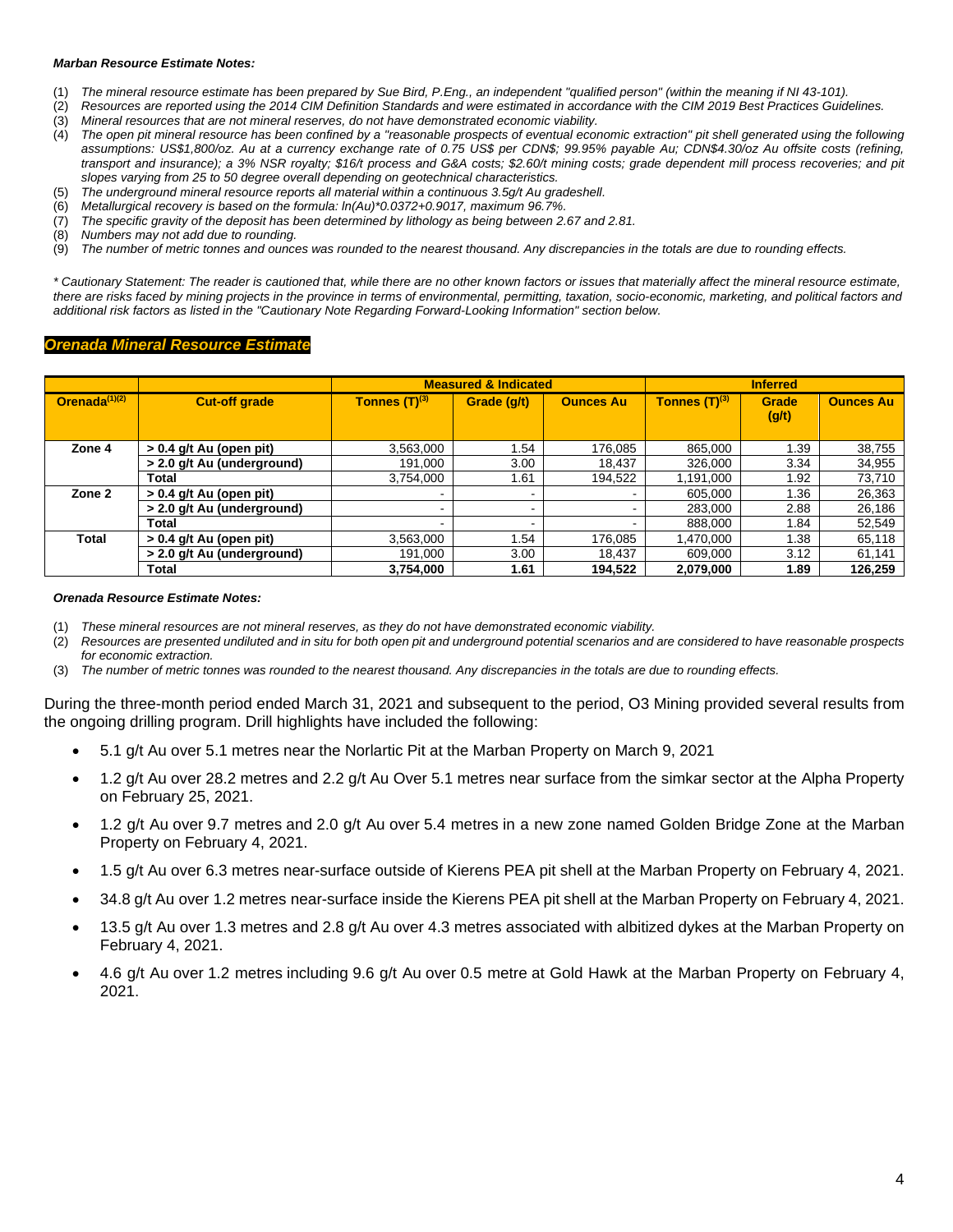The Corporation's various gold mineral properties in Canada are summarized below:

| <b>Continuing Exploration</b><br><b>Properties</b> | <b>Location</b> | <b>Subsidiary</b>                                      | <b>Status</b>                                                                    |  |  |  |
|----------------------------------------------------|-----------------|--------------------------------------------------------|----------------------------------------------------------------------------------|--|--|--|
| Alpha (including Orenada<br>and Akasaba)           | Québec          | Alexandria Minerals<br>Corporation<br>("Alexandria")   | <b>Owned 100%</b>                                                                |  |  |  |
| Alpha - Epsilon - Golden<br>Valley option          | Québec          | Alexandria                                             | Earn-in $(1)$                                                                    |  |  |  |
| Sleepy                                             | Québec          | Alexandria                                             | Owned 100% <sup>(2)</sup>                                                        |  |  |  |
| Gwillim                                            | Québec          | Alexandria                                             | <b>Owned 100%</b>                                                                |  |  |  |
| Matachewan-Wydee                                   | Ontario         | Alexandria                                             |                                                                                  |  |  |  |
| Harricana                                          | Québec          | <b>Owned 100%</b>                                      |                                                                                  |  |  |  |
| <b>East Cadillac</b>                               | Québec          | <b>Chalice Gold Mines</b><br>(Québec) Inc.<br>("CGMQ") | <b>Owned 100%</b>                                                                |  |  |  |
| East Cadillac - Renforth<br>option                 | Québec          | <b>CGMQ</b>                                            | Earn-in $^{(3)}$                                                                 |  |  |  |
| East Cadillac- Globex<br>option                    | Québec          | <b>CGMQ</b>                                            | Earn-in $(4)$                                                                    |  |  |  |
| Simkar                                             | Québec          | Alexandria                                             | <b>Owned 100%</b>                                                                |  |  |  |
| Malartic                                           | Québec          | NioGold                                                | <b>Owned 100%</b>                                                                |  |  |  |
| Regcourt                                           | Québec          | CGMQ                                                   | Owned 100% <sup>(6)</sup>                                                        |  |  |  |
| Québec<br>Louvem                                   |                 | Alexandria                                             | Owned 50% with<br>an agreement to<br>acquire the<br>remaining 50% <sup>(6)</sup> |  |  |  |
| Kan-James Bay                                      | Québec          | O3 Mining                                              | <b>Owned 100%</b>                                                                |  |  |  |
| FCI - Corvette Lithium                             | Québec          | O3 Mining                                              | Owned 100% <sup>(5)</sup>                                                        |  |  |  |
| Éléonore-Opinaca                                   | Québec          | O3 Mining                                              | <b>Owned 100%</b>                                                                |  |  |  |
| Launay                                             | Québec          | O3 Mining                                              | <b>Owned 100%</b>                                                                |  |  |  |
| Schefferville                                      | Québec          | O3 Mining                                              | <b>Owned 100%</b>                                                                |  |  |  |

*Notes:*

(1) *O3 Mining has an earn-in right of up to 80% of the property, which is currently owned by Golden Valley Mines Ltd. ("Golden Valley").*

(2) *Probe Metals Inc. ("Probe Metals") has an earn-in right of up to 70% of the property.*

(3) *O3 Mining has an earn-in right of up to 80% of the property, which is currently owned by Renforth Resources Inc. ("Renforth")*

(4) *O3 Mining has an earn-in right of up to 100% of the property, which is currently owned by Globex Mining Enterprise Inc. ("Globex").*

(5) *Subject to a 50% earn-in in favour of Gaia Metals Corp. ("Gaia Metals").*

(6) *Acquired from Monarch on March 16, 2020.* 

On February 24, 2021, the Corporation announced the completion of the Moneta Transaction, pursuant to which Northern Gold, a wholly-owned subsidiary of the Corporation, was sold to Moneta. Northern Gold owns 100% of the Golden Bear assets, including the Garrison Project, in the Kirkland Lake district of the Timmins gold mining camp in Ontario, Canada.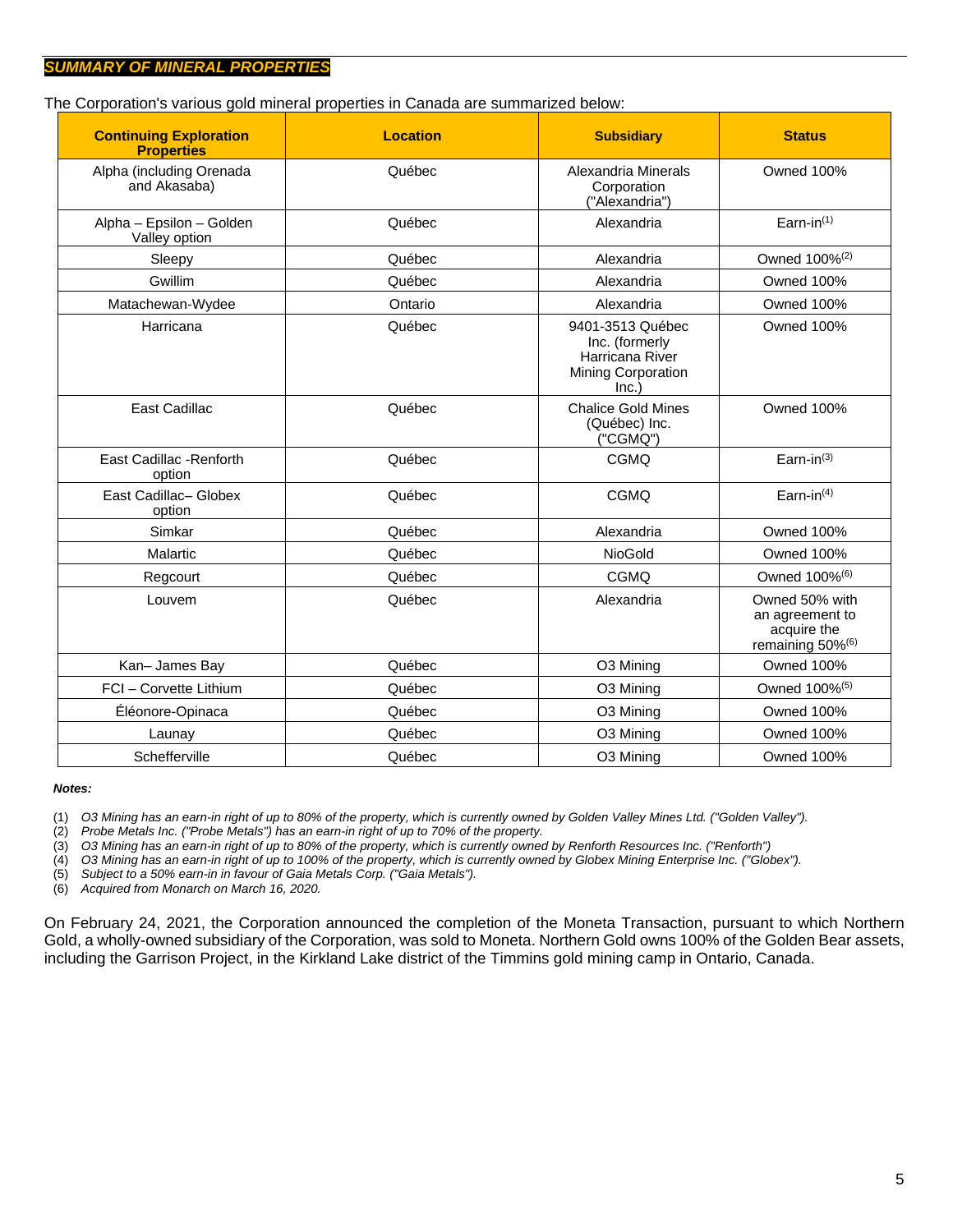## *MINERAL RESOURCES*

The Corporation's mineral resources are summarized below:

| <b>CATEGORY</b>              | <b>TONNES (MT)</b> | AU GRADE (G/T) | AU (M OZ) |
|------------------------------|--------------------|----------------|-----------|
| <b>MEASURED</b>              |                    |                |           |
| MARBAN <sup>(3)</sup>        | 0.52               | 1.07           | 0.02      |
| SIMKAR <sup>(6)</sup>        | 0.03               | 4.71           | 0.01      |
|                              | 0.55               | 1.29           | 0.02      |
| <b>INDICATED</b>             |                    |                |           |
| MARBAN <sup>(3)</sup>        | 53.64              | 1.10           | 1.89      |
| ORENADA <sup>(4)</sup>       | 3.75               | 1.61           | 0.19      |
| AKASABA <sup>(5)</sup>       | 3.66               | 2.16           | 0.25      |
| SIMKAR <sup>(6)</sup>        | 0.21               | 5.66           | 0.04      |
| NORDEAU WEST <sup>(7)</sup>  | 0.23               | 4.17           | 0.03      |
|                              | 61.49              | 1.22           | 2.41      |
| <b>TOTAL M&amp;I</b>         |                    |                |           |
| MARBAN <sup>(3)</sup>        | 54.15              | 1.10           | 1.91      |
| <b>ORENADA<sup>(4)</sup></b> | 3.75               | 1.61           | 0.19      |
| AKASABA <sup>(5)</sup>       | 3.66               | 2.16           | 0.25      |
| SIMKAR <sup>(6)</sup>        | 0.24               | 5.53           | 0.04      |
| NORDEAU WEST <sup>(7)</sup>  | 0.23               | 4.17           | 0.03      |
|                              | 62.04              | 1.22           | 2.43      |
| <b>TOTAL INFERRED</b>        |                    |                |           |
| MARBAN <sup>(3)</sup>        | 13.19              | 1.44           | 0.61      |
| ORENADA <sup>(4)</sup>       | 2.08               | 1.89           | 0.13      |
| AKASABA <sup>(5)</sup>       | 1.82               | 4.92           | 0.29      |
| SIMKAR <sup>(6)</sup>        | 0.10               | 6.36           | 0.02      |
| NORDEAU WEST <sup>(7)</sup>  | 1.11               | 4.09           | 0.15      |
| SLEEPY <sup>(8)</sup>        | 1.86               | 4.70           | 0.28      |
|                              | 20.16              | 2.27           | 1.47      |

#### *Mineral Resource Notes:*

*(1) Mineral inventories are not pit-constrained.*

*(2) Inferred mineral resources have a great amount of uncertainty as to their existence and as to whether they can be mined legally or economically. It cannot be assumed that all or any part of the inferred mineral resources will ever be upgraded to a higher category. Mineral resources are not mineral reserves and do not have demonstrated economic viability.*

- *(3) Information relating to the Malartic Property is supported by the Marban Resource Estimate.*
- *(4) Information relating to the Alpha Property is supported by the Orenada Resource Estimate.*
- *(5) Information relating to the Alpha Property is supported by the Akasaba Resource Estimate.*
- *(6) Information relating to the Alpha Property is supported by the Simkar Resource Estimate*
- *(7) Information relating to the East Cadillac Property is supported by the East Cadillac Resource Estimate.*
- *(8) Information relating to the Sleepy Property is supported by the Sleepy Lake Resource Estimate.*

### *MINERAL PROPERTY ACTIVITIES*

### *Cadillac Break Group – Alpha, East Cadillac, and Malartic Properties*

The Cadillac Break Group is located in the southeastern Abitibi Greenstone Belt of the Archean Superior Province in the Canadian Shield. The properties are located in the Val-d'Or and Malartic municipalities of the Abitibi-Témiscamingue administrative region in the Province of Québec. The properties are easily accessed via all-season public paved roads, public gravel roads, all-terrain vehicle trails, and bush roads. The Cadillac Break Group is located at the boundary between the Abitibi Subprovince and the Pontiac Subprovince, which is marked by the Cadillac-Larder Lake Fault zone and stretches for over 35 kilometres along the break. The Cadillac-Larder Lake Fault zone is a regional-scale strike fault and/or shear zone and is one of the most important structural controls on the gold mineralization in the Abitibi Greenstone Belt, which has produced 100 million ounces of gold since the early 1900s. Discoveries in the region, at depths between 500 and 1,500 metres, show that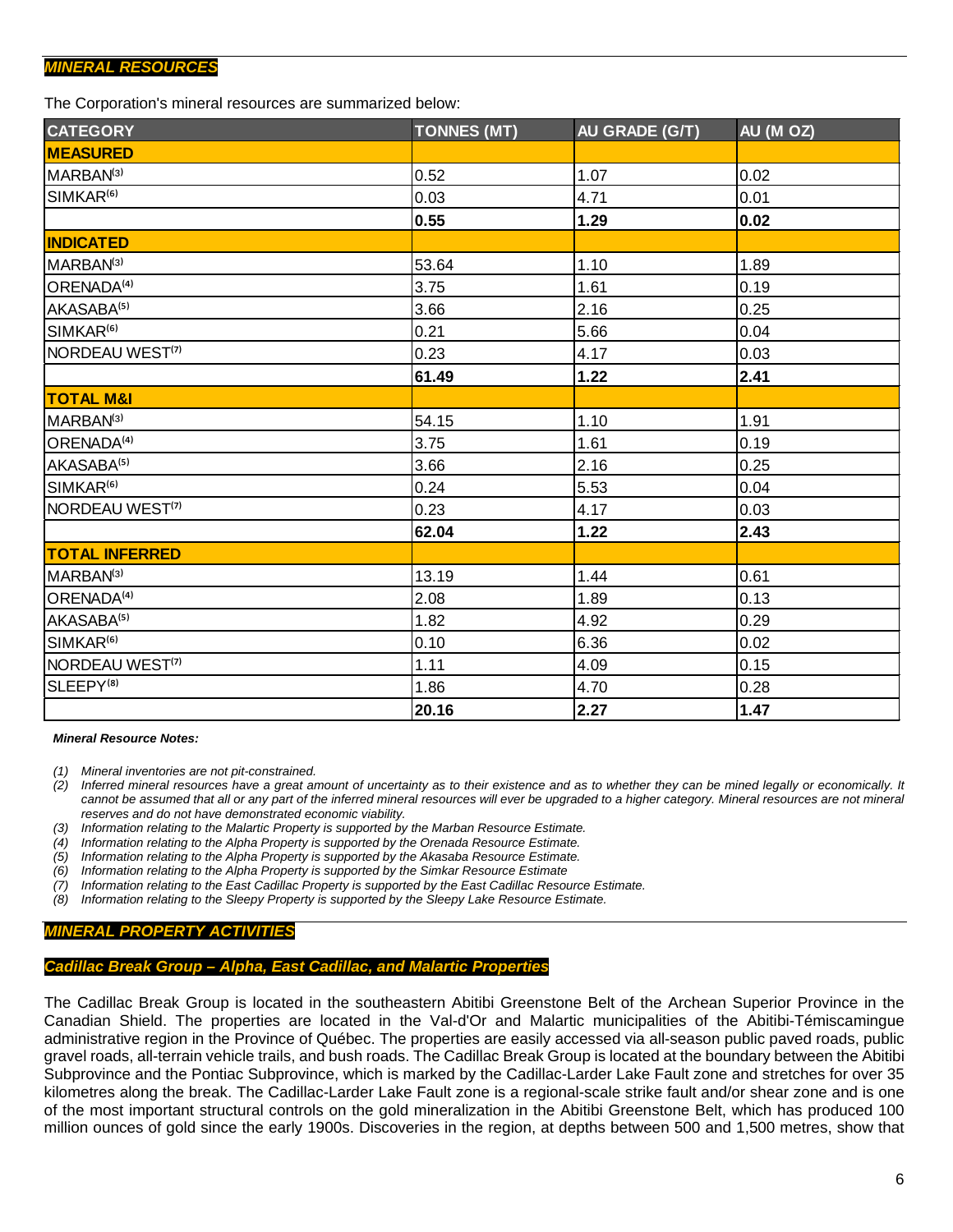the Cadillac Break Group is highly under-explored, as most recent drilling has been in the upper 150 metres over the whole package, only locally testing down to 300 metres in depth.

The Corporation holds a 100% interest in all these properties, subject to NSR royalties ranging between 1% to 2.5%, depending on the claim. A portion of these NSR royalties can be purchased for between \$200,000 and \$1,000,000.



## *Alpha Property – Cadillac Break Group*

The Alpha Property includes several significant gold showings (Bulldog, Epsilon, Pontiac East and West, Mid Canada, Ducros, Hogg, Oramaque, Jolin, Sabourin, Goldora and Valdora) as well as the Orenada Zone 2 and Zone 4 gold deposits. The Alpha Property is located 8 kilometres east of Val-d'Or and 3 kilometres south of the Eldorado South Lamaque Mine. It is also the host of the Akasaba Deposit and Simkar Gold Deposit. The Alpha Property covers more than 7,754 hectares and strides 20 kilometres of the prolific Cadillac Break. The Bulldog showing discovered in late 2018 will be the focus of the upcoming drilling program. The property is subject to a 1% NSR royalty on select claims, and assigned existing royalty buy-back rights on NSR royalties between 1% to 2% on certain other claims in the Val-d'Or area for proceeds of \$300,000.

On March 16, 2020, the Corporation purchased the Louvem Property from Monarch Gold Corporation ("Monarch"). The Louvem Property consists of 12 mining claims and is located five kilometres east of the town of Malartic, in the Abitibi-Témiscamingue region of Québec. In accordance with the terms of the asset purchase agreement, the Corporation: (i) acquired a 50% interest in the Louvem Property in exchange for the issuance of 4,546 common shares of the Corporation ("Common Shares"), subject to a 1% NSR royalty granted to Monarch on the Louvem Property with a 0.5% NSR royalty buy-back for \$300,000; and (iii) will acquire the remaining 50% interest in the Louvem Property for cash consideration of \$10,000.

## *i) Epsilon – Golden Valley option*

Alexandria entered into an option agreement with Golden Valley dated April 20, 2017, pursuant to which Alexandria may earn 80% in the Epsilon Property, which is within the Alpha Property. O3 Mining may earn 80% in the property by issuing Common Shares to Golden Valley over a four-year period from the date of signing with a total value of \$250,000, and by conducting exploration activities totaling \$4.0 million over the same four-year period. Upon the 80% earn-in, Golden Valley and O3 Mining will form a joint venture to further explore, and if warranted, develop the property. Once the 80% interest is vested in favour of O3 Mining, Golden Valley will have a 20% free-carried interest. In addition, Golden Valley would retain a 1.5% NSR royalty, of which 0.5% may be purchased by O3 Mining for \$1,000,000.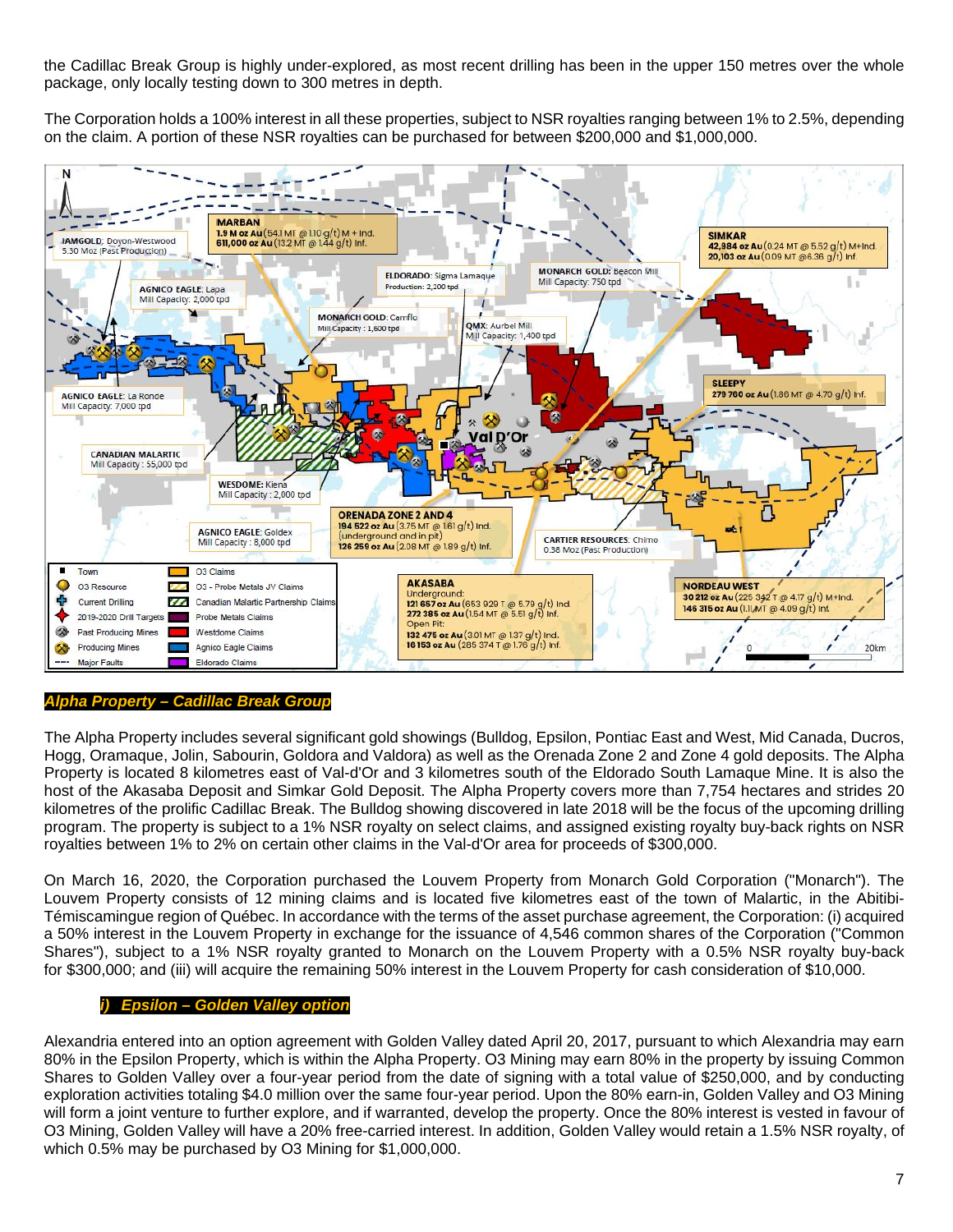The Common Shares are to be issued and exploration activities completed as follows:

- Upon stock exchange approval, Alexandria to issue treasury shares equal to \$25,000 (issued);
- prior to April 20, 2018, Alexandria to issue treasury shares equal to \$25,000 and meet expenditure requirement of \$250,000 (issued and met);
- prior to April 20, 2019, Alexandria to issue treasury shares or cash equal to \$30,000 and meet expenditure requirement of \$500,000 (issued and met);
- prior to April 20, 2020, O3 Mining to issue treasury shares or cash equal to \$50,000 and meet expenditure requirement of \$1,250,000 (issued)<sup>(1)</sup>; and
- prior to June 9, 2021, O3 Mining to issue treasury shares or cash equal to \$100,000 and meet expenditure requirement of \$2,000,000(1)(2) .

#### *Note:*

- $<sup>(1)</sup>$  Due to the COVID-19 pandemic and the operation suspension in Québec, the Corporation exercised the force majeure clause in the option agreement</sup> on March 23, 2020. As a result, the April 20, 2020 payment was made on June 9, 2020 and the expenditure commitment has been extended to June 9, 2022.
- $(2)$  On February 7, 2021, the agreement was amended to provide the Corporation the option to issue common shares to satisfy the expenditure commitment for any part of the \$2,000,000. The issuance of the common shares will be considered as expenditures and added to the total amount of expenditures already incurred by the Corporation. This amendment is conditional on the Corporation's undertaking to allocate at least one drill to the Centremaque property during the 2021 winter and use all reasonable efforts to complete drilling in a minimum of 5,000 metres.

### *ii) Integra option*

In 2012, Alexandria has optioned one claim from the airport area located at the western edge of the Alpha Property to Integra Gold Corp. Alexandria retains a 2% NSR royalty, of which 1% may be re-purchased for \$1,000,000.

### *Exploration Activity*

During the three-month period ended March 31, 2021, O3 Mining completed 71 drill holes totaling 28,597 metres of drilling on the Alpha Property, focusing on the Cadillac Fault Corridor and specifically on Bulldog, Orenada 2 & 4, Pontiac East and Simkar zones as well as the Omega sector just south of Eldorado's Lamaque mine. Mineralization at the Bulldog zone is composed of three individual zones associated with sheared, carbonatized, and sericitized wackes of the Cadillac formation and porphyric dykes containing 1-3% fine disseminated pyrite. Drilling on a 100 metres spacing defined mineralization over 500 metres laterally and 700 metres vertically remaining open at depth. Infill drilling was completed in the first 450 vertical meters in preparation for a first resource estimate planned for the end of the year. The drilling program at Orenada 2 & 4 zones during the period aims at drilling the prospective corridor down to 800 metres vertical, where historical drilling reached 400 metres in average. Unfortunately, the zone at depth couldn't be intercepted because the drill holes all got stuck in the very poor ground around the Cadillac fault before reaching the target area. At the Centremaque option, three deep drill holes were planned to test the presence of a conceptual orebody in the Pontiac sediments based on the East Gouldie model. One of the three holes intercepted a narrow mineralized zone similar to those cut closer to surface. The two other holes are struggling to cross the Cadillac fault zone. At Simkar follow up holes were completed around the high grade intercept obtained in December 2020 (413.0 g/t Au over 1.2 m). All drill holes crossed the favorable package; assays are pending. At Omega drill holes tested two intrusive plugs similar to those containing the Sigma-Lamaque mineralization. The three holes intersected quartztourmaline-pyrite vein systems. In hole O3AL-21-364, the vein system was particularly well developed and mineralized. The hole was stopped in the mineralized zone due the warm temperatures. Assays are pending.

### *Sleepy Property – Cadillac Break Group*

The property comprises 232 individual claims (7,408 hectares). On November 28, 2016, Alexandria entered into a binding agreement with Probe Metals, which sets forth the terms of an exploration earn-in on the property. In order to earn a 60% interest on the Sleepy Property, Probe Metals must: (i) commit \$5.0 million in work expenditures over a period of four years; and (ii) issue \$300,000 of its common shares upon signing. Following the completion in Q1 2021 of the committed \$5.0 million in work expenditures by Probe Metals, the Sleepy Property will be held in a joint venture with 60% of the interest owned by Probe Metals and 40% of the interest maintained by O3 Mining.

Probe Metals can earn an additional 10% interest on the Sleepy Property by: (i) completing a pre-feasibility study (1 million ounces); (ii) incurring an additional \$2.0 million in exploration expenditures; and (iii) issuing to O3 Mining an additional 200,000 of its common shares.

### *Exploration Activity*

During the three-month period ended March 31, 2021, Probe Metals continued its work program on the Sleepy Property, which included drilling and geophysics to enhance known mineralization trends and to identify new areas of interest.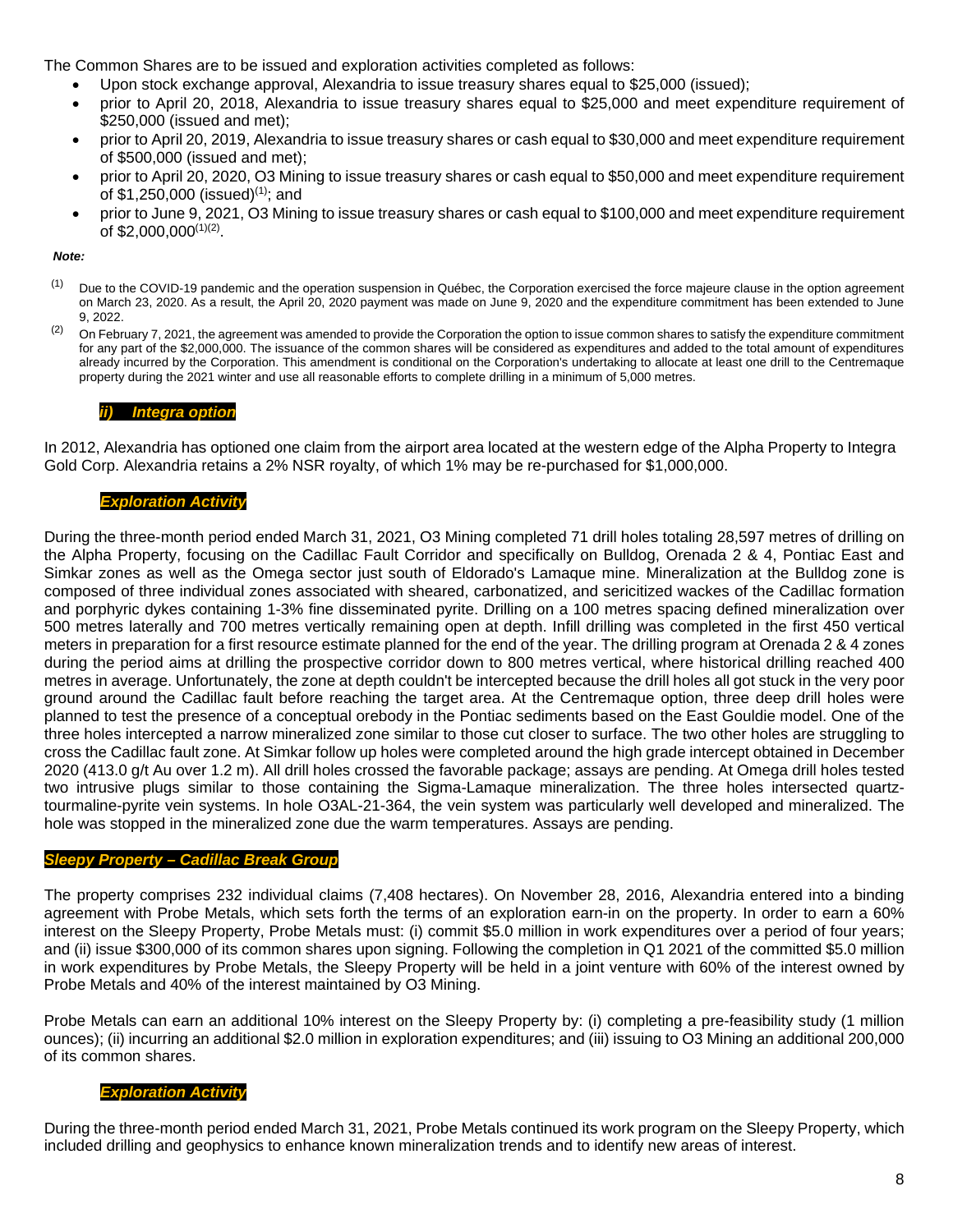#### *East Cadillac Property – Cadillac Break Group*

The East Cadillac Property is located more than 35 kilometres east of the town of Val-d'Or and consists of two earn-in agreements in addition to the ground wholly owned by O3 Mining. The property consists of 370 single claims (18,328 hectares) and nearly 15 kilometres of the eastern extension of the Cadillac Break. The property hosts the Nordeau West Deposit, located 1,500 metres east of the former Chimo Mines held by Cartier Resources Inc.

#### *i) Globex option*

On November 1, 2016, CGMQ entered into an option agreement with Globex on the Nordeau Project. O3 Mining may acquire a 100% interest, except certain claims where Globex has a 60% interest, by making annual option payments totalling \$590,000 over four years and funding exploration expenditures of \$2.5 million also over a four-year period. Upon exercising the option, O3 Mining will grant a 3% gross metal royalty to Globex. O3 Mining has the right to withdraw, with no minimum expenditure commitment at any time.

Due to the COVID-19 pandemic and the operation suspension in Québec, the Corporation exercised the force majeure clause in the option agreement on March 23, 2020. As the result, the deadline to incur exploration expenditures of \$2.5 million, of which \$1,150,000 remains, has been postponed until November 1, 2021.

#### *ii) Renforth option*

On May 21, 2018, CGMQ entered into a binding agreement with Renforth on the Denain-Pershing Project. O3 Mining may earn an 80% interest in the project by making total option payments of \$200,000 and funding exploration expenditures of \$1.25 million over a period of three years. The claims are subject to a 3% NSR royalty (including third-party royalties) with a 1% buyback right for \$1,000,000.

Due to the COVID-19 pandemic and the operation suspension in Québec, the Corporation exercised the force majeure clause in the option agreement on March 23, 2020. As the result, the payment date for the option payment of \$50,000, which was due May 21, 2020, was paid on June 20, 2020, and the last \$50,000 option payment has been postponed until June 20, 2021. The deadline to incur exploration expenditures of \$1.25 million, of which \$650,000 remains, has been postponed to June 20, 2021.

#### *iii) Regcourt Property*

On March 16, 2020, O3 Mining purchased the Regcourt Property from Monarch. The Regcourt Property is located at the eastern end of the Val-d'Or gold mining camp, approximately 30 kilometres east of Val-d'Or, Québec, and consists of 88 mining claims near the centre of the western border of Vauquelin Township of Québec. In accordance with the asset purchase agreement, the Corporation acquired the Regcourt Property in exchange for the issuance of 113,637 Common Shares.

#### *Exploration Activity*

During the three-month period ended March 31, 2021, O3 Mining completed 4 drill holes totaling 1,074 metres of drilling on the East Cadillac Property. Drilling focused on the Cadillac Fault Corridor and specifically on the Nordeau West, Nordeau East, Simon West and North Contact zones. Simon West and North Contact zones returned the more promising results and warrant follow up drilling during the winter.

#### *Malartic Property – Cadillac Break Group*

#### *i) Marban Project*

The Marban Project is 100% owned by O3 Mining and is the result of an amalgamation of the former Marban, First Canadian, Norlartic and Gold Hawk claims. The Marban Project is located about 15 kilometres west of the town of Val-d'Or in the Abitibi-Témiscamingue region of Québec, Canada and consist of 30 mining claims and three mining concessions (1,023 hectares).

The Marban Project is located in the Malartic mining camp in the Abitibi gold district of Québec. The Marban Project contains three past-producing mines (Marban, Norlartic and Kierens), which collectively produced 585,000 ounces of gold between 1959 and 1992. The land package owned by O3 Mining in the heart of the Cadillac, Malartic, and Val-d'Or gold mining camps covers 125 square kilometres and is located 15 kilometres from the Canadian Malartic Mine and lies along the same shear structure as Wesdome Gold Mines Ltd.'s Kiena Deposit.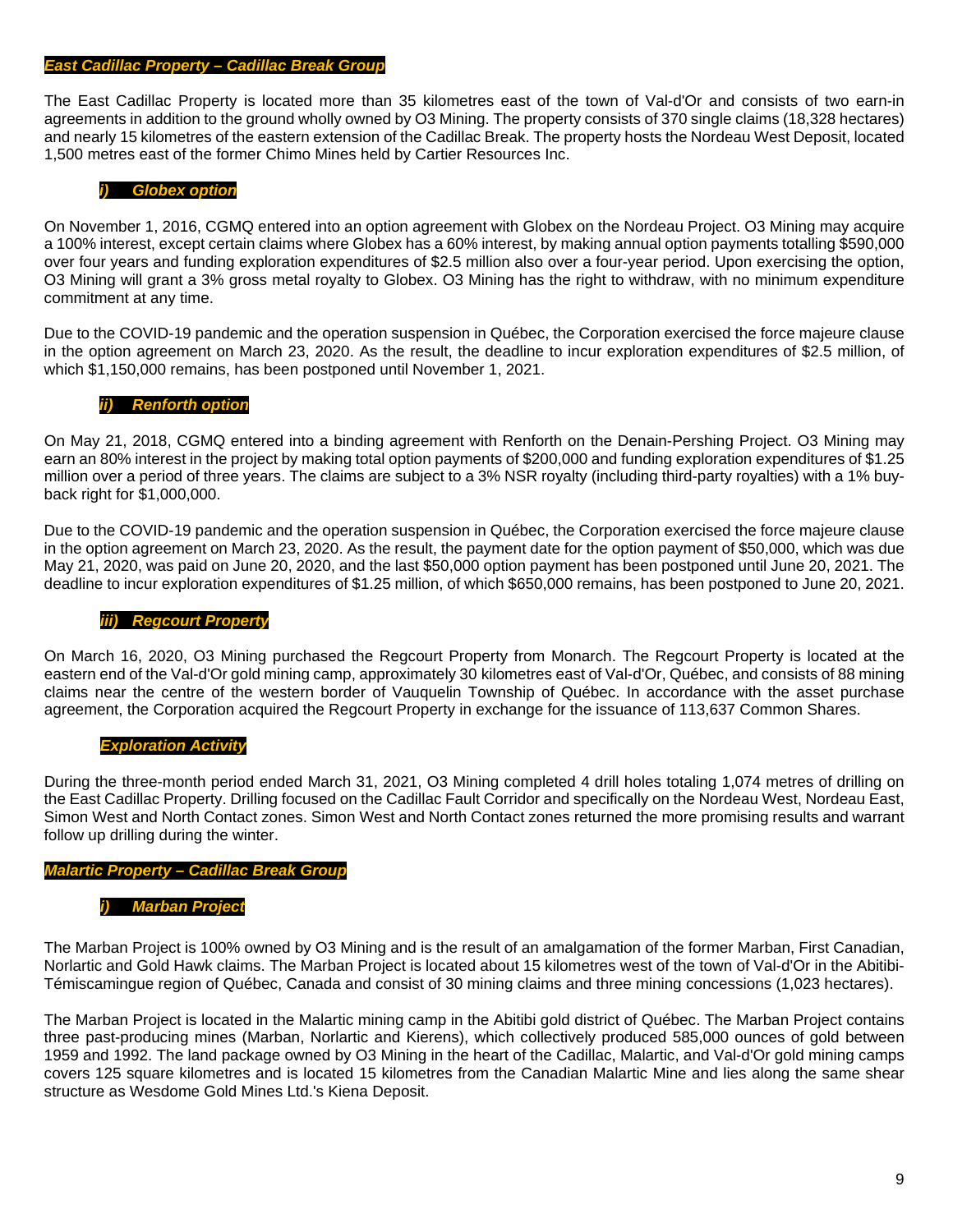During the three-month period ended March 31, 2021, the Corporation completed 41 drill holes totaling 13,059 metres of drilling on the Marban Project. The drilling was completed to test extensions at depth of the North North and North Shear zones, which are both proposed for open pit mining in the 2020 Marban PEA.

A total of 51 drill holes have been drilled at Marban since the beginning of the campaign in August 2020, focusing on the Kierens, Kierens NW, Gold Hawk, Orion, MK, North Shear, North North, and Marban NE zones. Assay results from 23 drill holes are pending.

The Marban Project is subject to 2% to 3% NSR royalties, most of them allowing buy-back for half of the royalty.

#### *ii) Siscoe East Project*

The Siscoe East Property is located in the Vassan Township in the Abitibi-Témiscamingue region of Québec. The Corporation owns a 100% interest in the claims covering the Siscoe East Property. Some claims are subject to a 2% NSR royalty, 50% of which may be repurchased by the Corporation for a total of \$2.8 million.

#### *iii) Héva Project*

The Héva Property is located 42 kilometres northwest of the town of Val-d'Or, in the Abitibi-Témiscamingue region of Québec. Some of the claims of the Héva Property are subject to a 1.5% NSR royalty, 50% of which may be repurchased by the Corporation for \$200,000.

### *iv) Other projects*

Other projects in the Malartic Property include the Camflo West, Malartic Hygrade, Malartic Hygrade-NSM and Malartic H projects. The projects are located to the northeast of the town of Malartic, in the Abitibi-Témiscamingue region of Québec. The projects consist of 139 mining claims and one mining concession (6,263 hectares). The claims under the Camflo West Project are subject to various NSR royalties ranging from 1.5% to 3.0%, certain of which, or portions thereof, can be repurchased by the Corporation for payments ranging from \$200,000 to \$1.5 million. The claims under the Malartic H Project are 85% owned by the Corporation and the remaining 15% can be purchased by the Corporation for \$25,000. On November 9, 2020, O3 Mining completed the acquisition of the remaining 50% interest in the Northern Star claims (also known as the Virginia claims) from 9265-991 Québec Inc. for \$200,000.

### *Exploration Activity*

During the three-month period ended March 31, 2021, O3 Mining completed 41 drill holes totaling 13,059 metres of drilling on the Malartic Property. The program started in August and focuses on expanding mineral resource within the area of the Marban Deposit, which was the subject of the Marban PEA. The targeted zones include Marban East Deep, Marbenite Deep, Gold Hawk, Orion #8, Kierens extension, North and North-North, Malartic H, MK and Marban NE zones. Additionally, a compilation of the historic data on Camflo mine has begun to analyze the potential at depth below the last mining level at 1,300 metres and to evaluate existence of similar intrusive plugs in the vicinity of the deposit. Finally, at the property scale, a litho structural modelling study was completed during the fourth quarter of 2020. It will be used to design a grassroots drilling program on the property.

#### *Harricana Property*

The Harricana Property is located 9 kilometres northeast of the town of Val-d'Or, on the eastern shore of the Blouin Lake, and hosts the Aurbel Deposit. The Harricana Property is 100%-owned by the Corporation and is comprised of 117 individual claims (3,878 hectares). The property was acquired by O3 Mining on August 23, 2019 as a result of its acquisition of Harricana River Mining Corporation Inc.

## *Kinebik Property*

The Kinebik Project is located in northern Québec, approximately halfway between the towns of Lebel-sur-Quévillon and Matagami. The property covers greater than 30 kilometres of strike along the Casa Berardi Fault which host the Casa Berardi Gold Deposit. The project consists of 348 single cells and is 100% owned by the Corporation. Subsequent to the three-month period ended March 31, 2021, the property was sold to Tri Origin on April 14, 2021.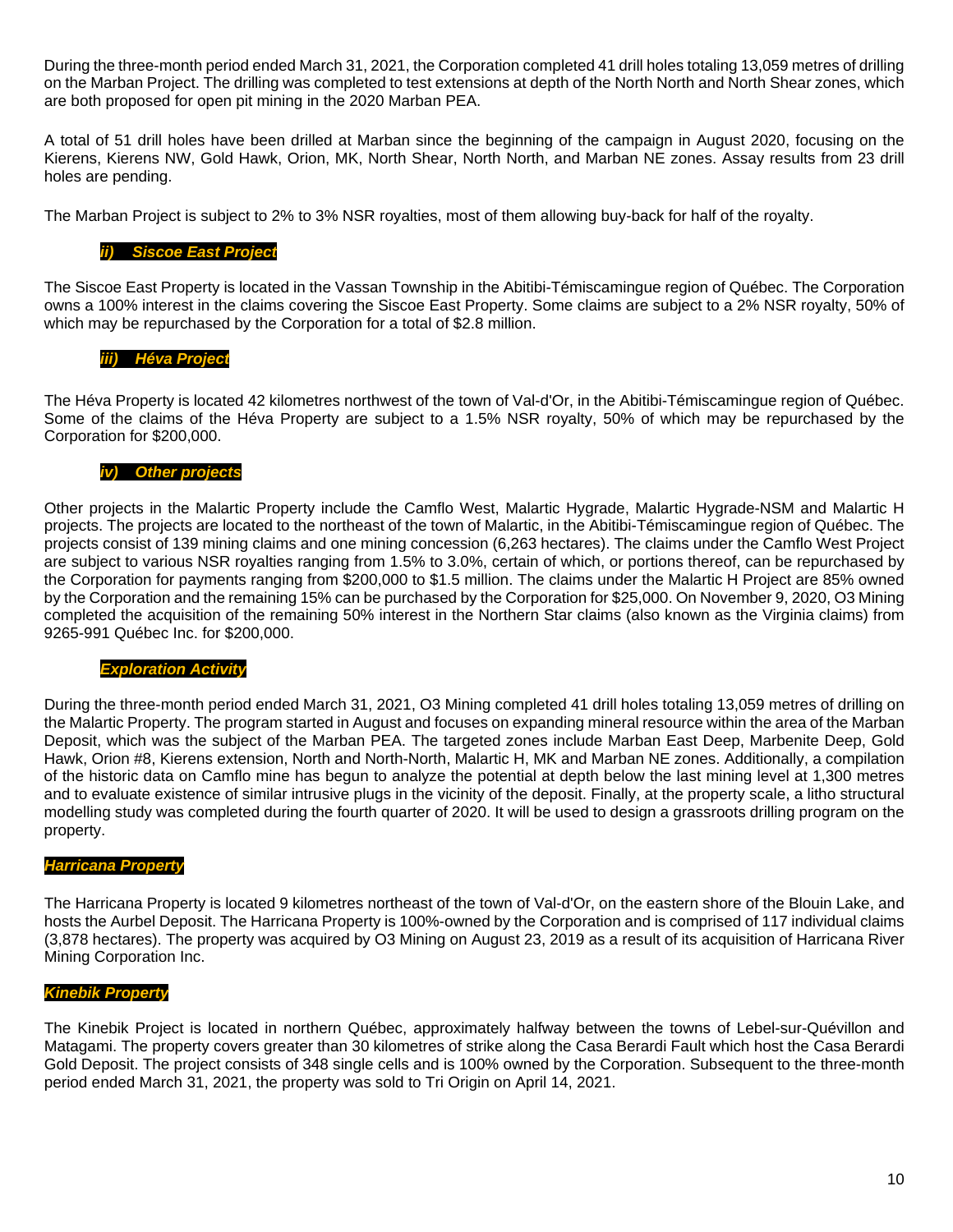#### *James Bay Properties*

On October 5, 2016, Osisko Mining entered into an earn-in agreement with Osisko Gold Royalties Ltd ("Osisko GR"), which was amended or amended and restated from time to time (collectively, the "Earn-In Agreements"). O3 Mining assumed such Earn-In Agreements from Osisko Mining on July 5, 2019 in conjunction with the completion of the RTO. During the year ended December 31, 2020, the Earn-In Agreements were terminated, prior to which O3 Mining earned-in a 100% interest in the Kan Property and the FCI Property.

#### *i) Kan Project*

The Kan Project is located within the Labrador Trough, approximately 80 kilometres southwest of Kuujuuaq, Québec. It covers approximately 40 kilometres of favorable stratigraphy that includes silicate-carbonate iron formations, thick metal-rich black shales units, gabbros and turbidites. The Kan Project surface was reduced to 300 claims (3,980 hectares). 125 claims are subject to a 2% NSR royalty in favour of Les Ressources Tectonic Inc., 0.5% of which may be purchased for \$750,000 at any time by Osisko GR and an additional, 0.5% of which may be purchased for \$750,000 by Altius Resources Inc. In addition, Osisko GR holds an NSR royalty over the total number of claims on the production of precious metals for a minimum of a 1.5% NSR royalty and a maximum of a 3.5% NSR royalty and a 2.0% NSR royalty on all other metals provided. However, if there is an existing royalty applicable on any portion of the claims, the royalty percentages shall, as applicable, be adjusted so that the aggregate maximum royalty percentage on such portion shall not exceed a 3.5% NSR royalty at any time.

#### *ii) FCI – Corvette Lithium Project*

The FCI – Corvette Lithium Project consists of 28 claims (1,434 hectares) and is located within the James Bay Greenstone Belt in Northern Québec. The FCI – Corvette Lithium Project is subject to a 1.5% to 3.5% NSR royalty.

On August 27, 2018, Osisko Mining entered into a binding agreement with Gaia Metals, which sets forth the terms of an exploration earn-in on the property. Under the exploration earn-in, Gaia Metals must commit \$2.25 million in work expenditures over a three-year period to earn a 50% interest on the FCI-Corvette Lithium Project, subject to certain annual work expenditure thresholds, including a guaranteed expenditure threshold of \$250,000 in the first year. Following the completion of the exploration earn-in, the FCI – Corvette Lithium Project will be transferred to a new joint venture entity to be owned 50% by O3 Mining and 50% by Gaia Metals. In addition, Gaia Metals may earn a further 25% interest in the joint venture entity (for a total interest of 75%) by electing to fund an additional \$2.0 million of project level expenditures, such as a preliminary economic assessment or pre-feasibility study.

On October 21, 2020, O3 Mining obtained a 50% interest in the FCI property upon delivering notice to Osisko GR of completing expenditures aggregating \$250,000 on or before August 27, 2019 in accordance with the FCI Earn-In Agreement. On November 20, 2020, as part of the termination of the Earn-In Agreements, the Corporation received the remaining 50% interest in the FCI Property.

#### *Élénore Opinaca Property*

The Élénore Opinaca Property was transferred to O3 Mining on July 5, 2019 in conjunction with the completion of the RTO. The Élénore Opinaca Property is 100% owned by the Corporation and is located approximately 320 kilometres north of the town of Matagami in the James Bay area, Northern Québec and is subject to an NSR of 0.5%.

#### *Launay Property*

The Launay Property was transferred to O3 Mining on July 5, 2019 in conjunction with the completion of the RTO. The Launay Property is located in the Abitibi Greenstone Belt, Québec, and it is subject to a 1.5% NSR royalty.

# *Matachewan-Wydee Property*

The Matachewan-Wydee project is in the vicinity of the Young Davidson Mine complex approximately 6 kilometres westnorthwest of the town of Matachewan, Ontario, and covers a total of 86 claims. The project is 100% owned by O3 Mining and was previously subject to an earn-in in favour of Prosper Gold Corp., which was terminated in February 2021.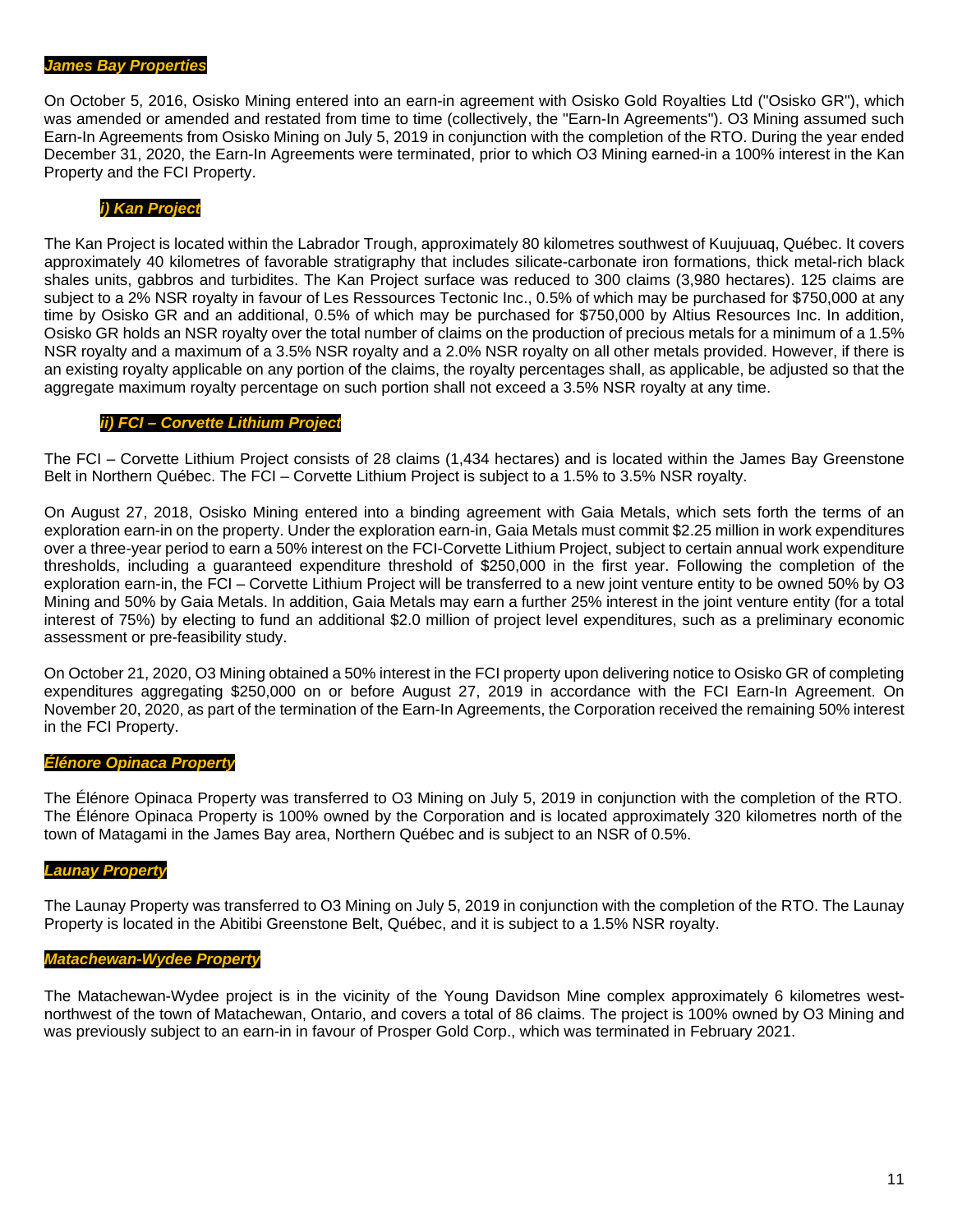# *EXPLORATION AND EVALUATION ASSETS EXPENDITURES*

The Corporation's expenditures on exploration and evaluation assets for the three-month period ended March 31, 2021, were as follows (in thousands of Canadian dollars):

|                                         | December 31,<br>2020 | <b>Additions</b>         | <b>Disposals</b>         | March 31,<br>2021 |
|-----------------------------------------|----------------------|--------------------------|--------------------------|-------------------|
| Kan - James Bay                         | \$<br>$236$ \$       | -\$                      | \$<br>$\sim$             | 237               |
| FCI - Corvette Lithium                  | (62)                 | (56)                     | $\overline{\phantom{0}}$ | (118)             |
| Éléonore Opinaca                        | 1,013                | $\overline{\phantom{0}}$ | $\overline{\phantom{0}}$ | 1,013             |
| Launay                                  | 1,003                |                          | $\overline{\phantom{0}}$ | 1,004             |
| <b>Malartic Block</b>                   | 65,207               | 3,496                    | (1)                      | 68,702            |
| Alpha                                   | 44,859               | 5,563                    | $\overline{\phantom{0}}$ | 50,422            |
| Harricana                               | 1,649                | $\overline{\phantom{a}}$ | $\overline{\phantom{0}}$ | 1,649             |
| East Cadillac                           | 13,485               | 547                      | $\overline{\phantom{0}}$ | 14,032            |
| Total exploration and evaluation assets | 127,390 \$           | $9,552$ \$               | $(1)$ \$                 | 136,941           |

Significant additions during the three-month period ended March 31, 2021 are described by category in the following table (in thousands of Canadian dollars):

|                                                       |                | FCI-                     |                          |                          |                                  |                          |       |
|-------------------------------------------------------|----------------|--------------------------|--------------------------|--------------------------|----------------------------------|--------------------------|-------|
|                                                       | Kan - James    | Corvette                 |                          |                          |                                  | East                     |       |
| For the period ended March 31, 2021                   | Bay            | Lithium                  | Launay                   | <b>Malartic</b>          | Alpha                            | Cadillac                 | Total |
| Property costs                                        | $\mathfrak{S}$ | (56)<br>\$               | $\frac{3}{2}$            | 146<br>\$                | $\mathfrak{S}$<br>$\overline{2}$ | \$<br>11S                | 103   |
| Camp costs                                            |                | ۰.                       |                          | 10                       | 52                               | 6                        | 68    |
| Office costs                                          |                |                          |                          | (5)                      | (20)                             | (3)                      | (28)  |
| Project management                                    |                |                          |                          | 47                       | 103                              | 12                       | 162   |
| Drilling                                              |                |                          |                          | 3,174                    | 5,252                            | 290                      | 8,717 |
| Permitting                                            |                |                          |                          | 14                       | 33                               | 8                        | 56    |
| Geophysical survey                                    |                |                          |                          | $\overline{\phantom{a}}$ | 8                                | 28                       | 36    |
| Geology                                               |                |                          |                          | 54                       | 66                               | 189                      | 309   |
| Feasibility study and preliminary economic assessment |                | $\overline{\phantom{a}}$ | $\overline{\phantom{a}}$ | 5                        | 21                               | $\overline{\phantom{a}}$ | 26    |
| Community relations                                   |                |                          |                          | $\overline{2}$           | $\overline{7}$                   |                          | 10    |
| Environmental                                         |                |                          |                          | 29                       | 17                               |                          | 46    |
| Health and safety                                     |                |                          |                          | 20                       | 47                               | 5                        | 72    |
| Québec exploration mining duties                      |                |                          |                          |                          | (25)                             |                          | (25)  |
| <b>Total additions</b>                                | \$             | (56)<br>S.               | 1<br>- \$                | 3,496<br>\$              | 5,563<br>- \$                    | 547 \$<br>- \$           | 9,552 |

During the three-month period ended March 31, 2021, the majority of spending was on the Alpha Property, East Cadillac Property, and Malartic Property. The Corporation completed 116 drill holes totaling 42,730 metres on the Alpha, East Cadillac and Malartic properties. Drilling was suspending during the ice breakup and will resume and be ongoing using up to 10 rigs in order to continue the previously announced 250,000 metre drill program.

## *OUTLOOK*

The operational outlook below and described herein reflects the Corporation's current operations.

On March 23, 2020, the Government of Québec mandated all non-essential businesses to suspend operations until further notice, which included O3 Mining's operations at all sites in Québec. In accordance with the directive, workers were demobilized from all sites in Québec on March 24, 2020. At this time, any employees able to perform their duties through teleworking began to do so. On April 13, 2020, the Government of Québec added certain mining operations to the list of essential activities allowed to reopen effective April 15, 2020. However, O3 Mining's operations continued to be suspended as the order from the Government of Québec did not authorize exploration/development stage projects to reopen. On May 13, 2020, the Corporation resumed exploration activities on its properties near Val-d'Or following an announcement from the Government of Québec easing restrictions previously in place due to COVID-19. The Corporation's priority in this resumption is the health and safety of its employees and contractors, their families, and the communities in which the Corporation operates.

The Corporation continues to have a strong cash position of approximately \$62.3 million as at March 31, 2021. The Corporation is planning to spend approximately \$2.4 million per month on exploration activities on all its properties, and \$485,000 per month on general and administration expenses and salaries and benefits, excluding non-cash items, for the 2021 year. The Corporation currently anticipates that it will have a year-end cash position of approximately \$35.4 million (excluding investments).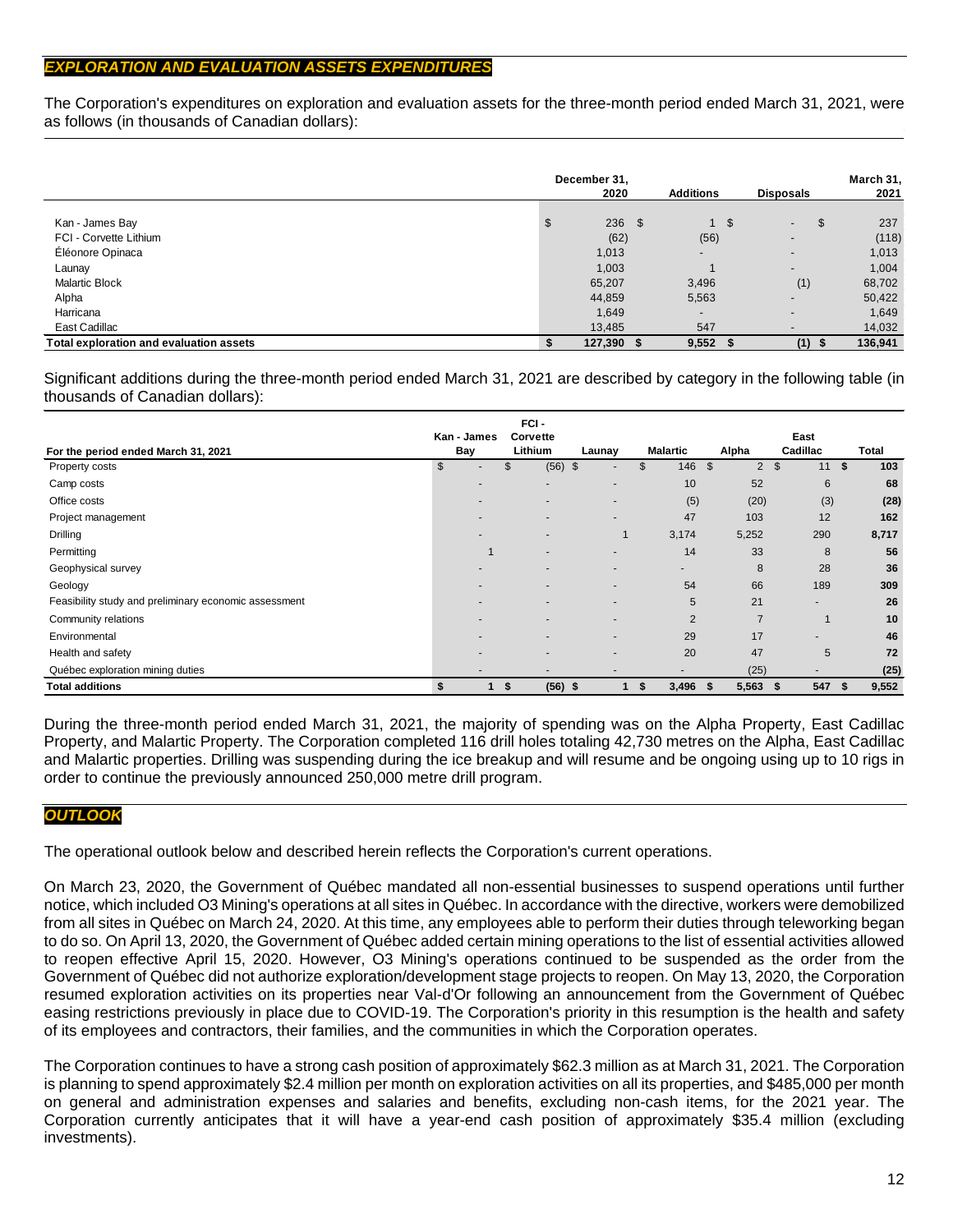O3 Mining continues an aggressive exploration program to convert, expand and discover new gold resources on the Alpha and Malartic properties, as well as testing a number of targets identified on these properties with a 250,000 metre drill program using six to ten drill rigs.

A total of 128,000 metres of drilling has been allocated to Malartic to convert inferred mineral resources to the measured and indicated categories as it moves towards completing a Pre-Feasibility Study, planned for 2022 (see press release on March 2, 2021) Marban has a PEA which outlined open-pit production of 115,000 ounces a year for 15 years (see press release on September 8, 2020).

O3 Mining will continue with step-out drilling and testing new areas within 5 kilometres of the proposed plant site at Malartic with the aim of identifying new mineral resources that can be brought within the mine plan, a strategy the Corporation successfully executed in 2020 (see press releases on [November 24, 2020](https://o3mining.com/news/o3-mining-intersects-383-4-g-t-au-over-2-0-metres-including-1510-g-t-au-over-0-5-metres-at-marban-project/) and [November 3, 2020\)](https://o3mining.com/news/o3-mining-intersects-2-9-g-t-au-over-14-2-metres-near-surface-and-145-metres-outside-of-pit-shell-at-marban-project/). The Marban PEA was based on a measured and indicated resource of 1.9 million ounces gold contained within 54.2 Mt @ 1.10 g/t Au and a total of 0.6 million ounces gold contained within 13.2 Mt @ 1.44 g/t Au in the Inferred category.

A total of 126,000 meters of drilling has been allocated to Alpha to expand the mineral resource footprint in the Orenada-Bulldog and Akasaba sectors at Alpha where it has an option on the nearby Aurbel mill. Alpha hosts 1.2 million ounces of gold (total Measured and Indicated resource of 500,000 ounces gold contained within 7.7 Mt @ 2.00 g/t Au and 700,000 ounces gold contained within 5.9 Mt @ 3.80 g/t Au in the Inferred category).

O3 Mining aims to continue to discover new mineralized zones at the Simkar and Omega sectors at Alpha and to test targets generated by its exploration team and verified using artificial intelligence by Mira Geoscience Ltd. incorporating drilling and mapping databases, geochemical samples, Induced Polarization (IP), Electromagnetic (EM), magnetic and gravity datasets (see [the press release](https://o3mining.com/news/o3-mining-identifies-over-25-targets-using-artificial-intelligence-on-alpha-property/) on August 6, 2020). The 2021 program also considers follow-up on significant drill intercepts to prove the continuity of grades and widths with the aim of turning into new deposits at Epsilon, Pontiac East, Omega, Valdora, and El Sol. Finally, the program will test targets across the property to make new discoveries on the four mineralization types: Cadillac Fault, Skarn/porphyry, Anamaque Sill, and Sigma–Lamaque corridor.

Divestment is part of the Corporation's go-forward strategy of monetizing value from its non-core projects, either through sale or partnerships with strategic buyers, who have strong management teams and are well-capitalized, as well as technically and operationally strong. This strategy will allow O3 Mining to focus on its core projects in Val-d'Or, Québec.

## *INVESTMENTS*

The Corporation's assets included a portfolio of investments in public and private companies as at March 31, 2021. Much of this portfolio of investments was transferred from Osisko Mining to O3 Mining on July 5, 2019 in conjunction with the RTO. The Corporation holds investments in various companies within the mining industry for investment and strategic purposes. In some cases, the Corporation may decide to take a more active role in the investee, including providing management personnel, and technical and administrative support, as well as nominating individuals to the investee's board of directors.

### *Marketable Securities*

The following table summarizes information regarding the Corporation's marketable securities as at March 31, 2021 and December 31, 2020 (in thousands of Canadian dollars):

|                                                                           | March 31,    |      | December 31, |
|---------------------------------------------------------------------------|--------------|------|--------------|
| As at                                                                     | 2021         |      | 2020         |
|                                                                           |              |      |              |
| Balance, beginning of period                                              | \$<br>19,036 | - 55 | 10,172       |
| Additions                                                                 | 1,789        |      | 5,276        |
| Disposals                                                                 | (6, 823)     |      | (6,092)      |
| Share consideration from disposition of exploration and evaluation assets |              |      | 2,146        |
| Realized gain                                                             | 3,728        |      | 3,002        |
| Unrealized (loss)/gain                                                    | (2,791)      |      | 4,532        |
| Balance, end of period                                                    | 14,939       |      | 19,036       |

During the three-month period ended March 31, 2021, the marketable securities were fair valued, and this resulted in an unrealized loss of \$2.8 million (2020 – gain of \$4.5 million). The Corporation sold investments during the three-month period ended March 31, 2021 which resulted in a realized gain of \$3.7 million (2020 – gain of \$3.0 million).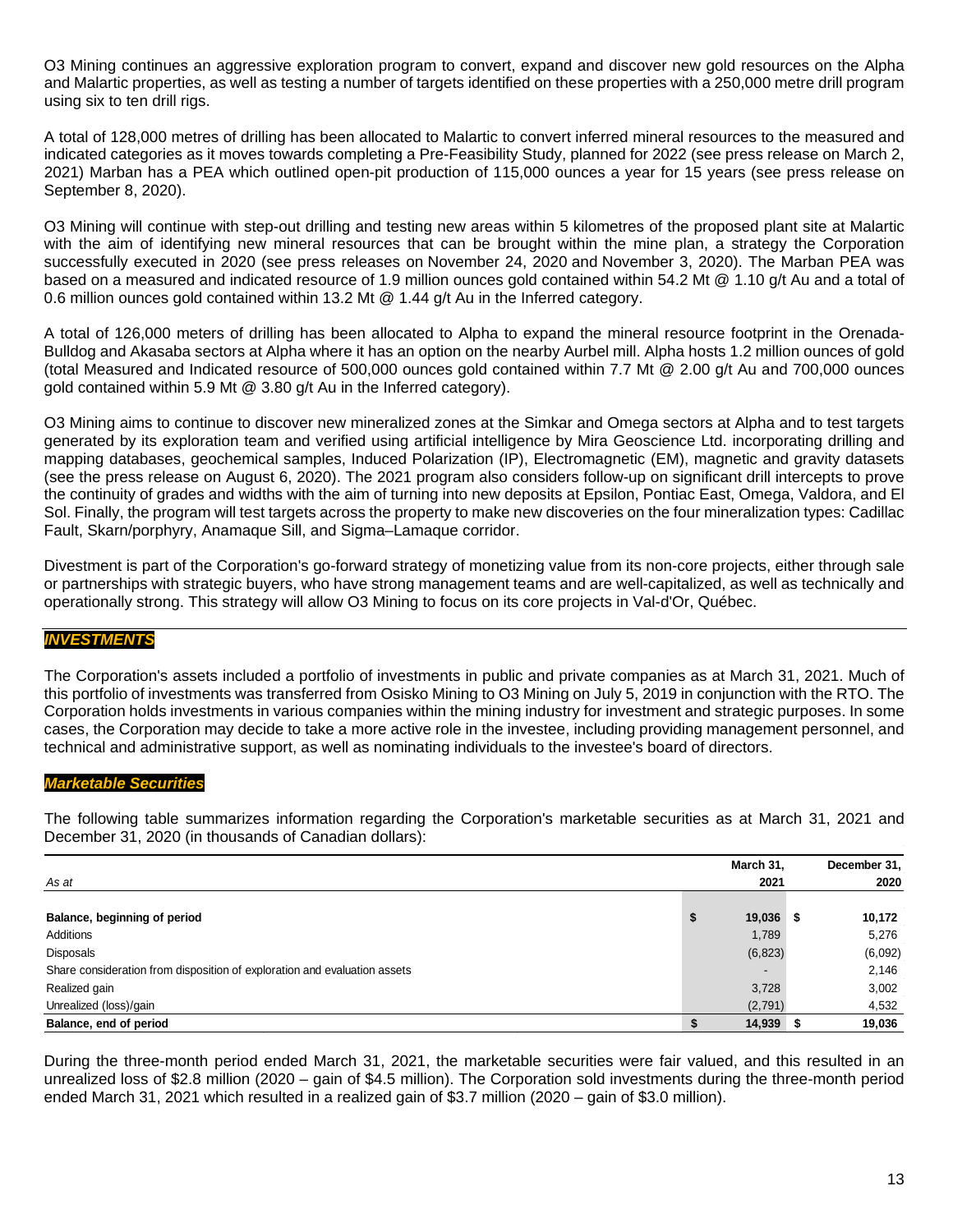## *RESULTS OF OPERATIONS*

The following table summarizes the Corporation's Statements of (Income)/Loss and Comprehensive (Income)/Loss for the three-month periods ended March 31, 2021 and 2020 (in thousands of Canadian dollars):

|                                                          | March 31,           | March 31,   |
|----------------------------------------------------------|---------------------|-------------|
| For the period ended                                     | 2021                | 2020        |
| Expenses/(income)                                        |                     |             |
| Compensation expenses                                    | \$<br>1,081         | \$<br>1,098 |
| General and administration expenses                      | 595                 | 677         |
| General exploration expenses                             | 20                  | 23          |
| Flow-through premium income                              | (3,823)             | (1, 341)    |
| Gain on disposition of Northern Gold                     | (25, 936)           |             |
| (Gain)/loss from marketable securities                   | (937)               | 1,985       |
| Gain on disposition of exploration and evaluation assets | (97)                |             |
| Other income                                             |                     | (4)         |
| <b>Operating (income)/loss</b>                           | (29,097)            | 2,438       |
|                                                          |                     |             |
| Finance income                                           | (87)                | (78)        |
| Finance costs                                            | 33                  | 25          |
| Net finance income                                       | (54)                | (53)        |
|                                                          |                     |             |
| (Income)/loss before tax                                 | (29, 151)           | 2,385       |
| Deferred income tax expense                              | 1,261               | 422         |
| (Income)/loss and comprehensive (income)/loss            | \$<br>$(27,890)$ \$ | 2,807       |

#### *Three-Month Period Ended March 31, 2021 as Compared to Three-Month Period Ended March 31, 2020*

Loss and comprehensive loss decreased by \$30.7 million from a loss of \$2.8 million for the three-month period ended March 31, 2020 to a gain of \$27.9 million for the three-month period ended March 31, 2021. The majority of the income in the period relate to the significant gain of \$25.9 million (non-cash income) on the sale of Northern Gold Mining (which holds the Garrison properties) to Moneta Porcupine. The income further relates to an increase in flow-through premium income of \$2.5 million (non-cash income), a gain from marketable securities of \$937,000 (realized and unrealized) and a small gain on the disposition of exploration and evaluation assets of \$97,000. Income was offset by an increase in deferred tax expense of \$839,000 (noncash expense).

Compensation expenses decreased by \$17,000 to \$1.1 million for the three-month period ended March 31, 2021, compared with \$1.1 million for the same period in 2020. The decrease was mostly due to lower stock-based compensation in the first quarter of 2021 due to the decrease in stock price during the period. This is offset by an increase in salaries of \$130,000 as a result of salaries and benefits paid to employees hired after the fourth quarter of 2020.

General and administrative expenses decreased by \$82,000 to \$595,000 for the three-month period ended March 31, 2021. The decrease relates to a decrease in travel expense of \$46,000 due to COVID-19 and a decrease in professional fees of \$111,000. This is offset by an increase in shareholder and regulatory expense of \$82,000.

Flow-through premium income was \$3.8 million for the three-month period ended March 31, 2021, compared to \$1.3 million for the same period in 2020. This income was derived from the flow-through offerings, combined with the amount of "Canadian exploration expenditures" that were spent during the period. On the issuance of flow-through shares, a flow-through share premium liability is recognized. Upon the Corporation incurring flow-through eligible expenditures, the Corporation recognizes flow-through premium income and decreases the flow-through premium liability.

During the three-month period ended March 31, 2021, the Corporation maintained a portfolio of securities that were strategically invested in the marketable securities of exploration and development companies. As a result, the Corporation recognized an unrealized loss of \$2.8 million in the period. The unrealized loss was a result of the Corporation marking to market its investments at period end. The Corporation also recognized a realized gain of \$3.7 million in the period on the disposition of their marketable securities. The Corporation had a fair market value of \$14.9 million in marketable securities as at March 31, 2021, compared to \$19.0 million as at December 31, 2020.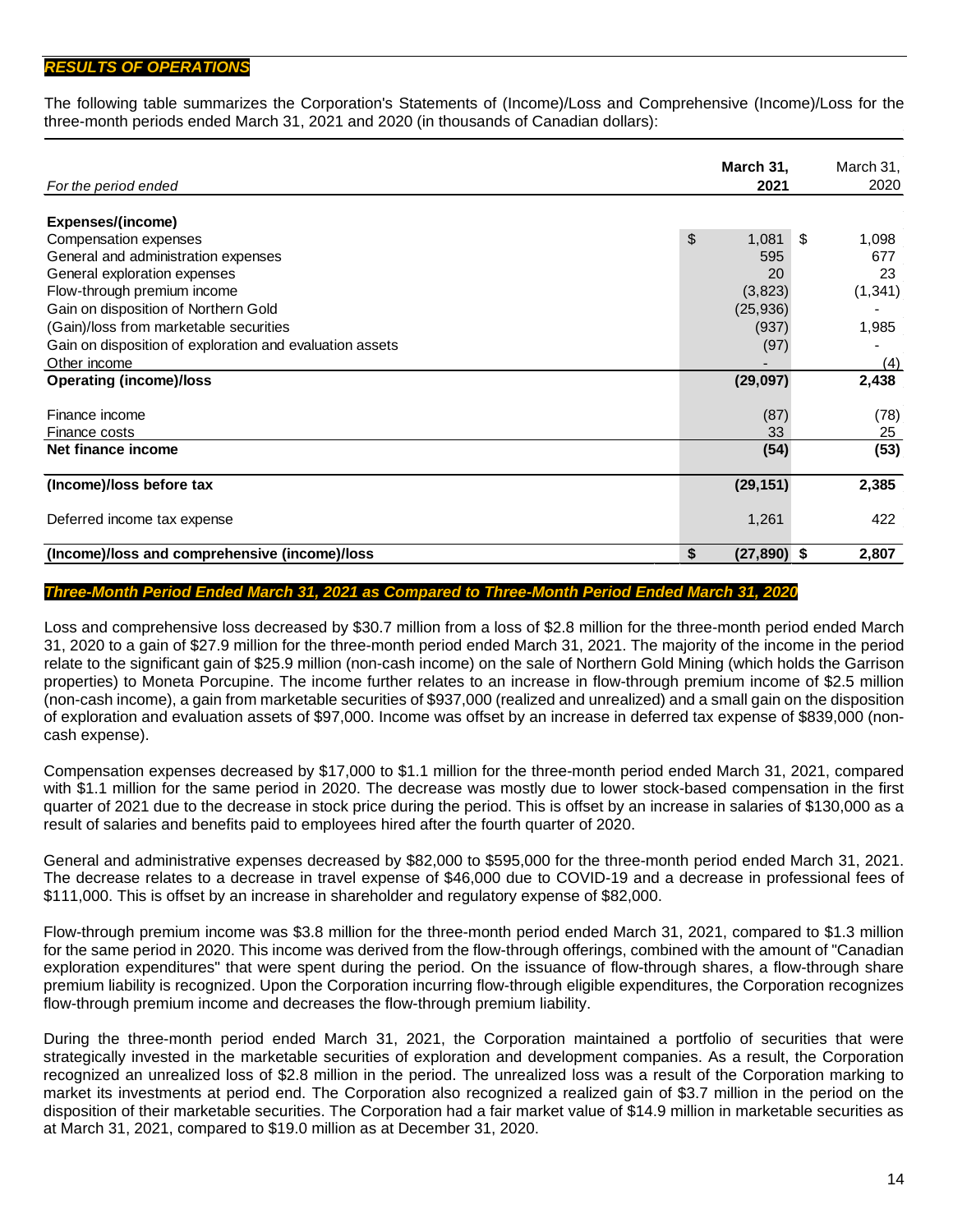The Corporation is dependent upon raising funds in order to fund future exploration programs. See *"Liquidity and Capital Resources"* and *"Risks and Uncertainties"*.

#### *Operating Activities*

Cash used in operating activities for the three-month period ended March 31, 2021 totaled \$1.5 million, compared to \$1.1 million for the same period in 2020. The increased outflows were primarily attributable to the changes in items of working capital of \$274,000 for the three-month period ended March 31, 2021, compared to a change of \$138,000 for the same period in 2020 and salaries and benefits of \$602,000 for the three-month period ended March 31, 2021.

#### *Financing Activities*

Cash provided by financing activities was \$32.9 million for the three-month period ended March 31, 2021, compared with \$nil for the same period in 2020. This inflow of cash is attributable to \$32.9 million raised from a private placement.

#### *Investing Activities*

Cash used in investing activities for the three-month period ended March 31, 2021 totaled \$3.4 million, compared with \$4.7 million for the same period in 2020. This outflow is primarily attributable to exploration and evaluation expenditures of \$8.3 million, and acquisition of marketable securities of \$1.8 million in the three-month period ended March 31, 2021. This was partially offset by proceeds of \$6.8 million from disposition of marketable securities.

In management's view, the Corporation has sufficient financial resources to fund current planned exploration programs and ongoing operating expenses. As at March 31, 2021, the Corporation had a cash balance of \$62.3 million, compared to \$34.3 million as at December 31, 2020. The Corporation will continue to be dependent on raising equity or other capital as required unless and until it reaches the production stage and generates cash flow from operations. See *"Risks and Uncertainties" and "Cautionary Note Regarding Forward-Looking Information"*.

#### *SUMMARY OF QUARTERLY RESULTS*

#### (in thousands of Canadian dollars)

| For the period ended                     | March 31,<br>2021   |      | December 31, September 30,<br>2020 |      | 2020          |      | <b>June 30,</b><br>2020 |
|------------------------------------------|---------------------|------|------------------------------------|------|---------------|------|-------------------------|
|                                          |                     |      |                                    |      |               |      |                         |
| <b>Financial results:</b>                |                     |      |                                    |      |               |      |                         |
| Interest income                          | \$<br>87            | - \$ | 84 \$                              |      | $92 \quad$    |      | 29                      |
| (Income)/loss                            | \$<br>$(27,890)$ \$ |      | 705 \$                             |      | $(2,579)$ \$  |      | (4, 140)                |
| (Earnings)/loss per share*:              |                     |      |                                    |      |               |      |                         |
| Basic                                    | \$<br>$(0.44)$ \$   |      | $0.01 \quad$ \$                    |      | $(0.04)$ \$   |      | (0.09)                  |
| <b>Diluted</b>                           | \$<br>$(0.44)$ \$   |      | 0.01                               | -\$  | $(0.04)$ \$   |      | (0.08)                  |
| <b>Financial position:</b>               |                     |      |                                    |      |               |      |                         |
| Working capital (non-IFRS measurement)** | \$<br>74,303        | - SS | 75,916 \$                          |      | 60,179 \$     |      | 62,539                  |
| Exploration and evaluation assets        | \$<br>136,941       | \$.  | 127,390                            | - \$ | 145,923 \$    |      | 141,865                 |
| Total assets                             | \$<br>270,275       | \$.  | 211,053                            | \$   | 212,097       | \$   | 207,374                 |
| Share capital                            | \$<br>202,221       | \$.  | 184,150                            | \$   | 184,309       | - \$ | 184,407                 |
| <b>Deficit</b>                           | \$<br>22,031        | \$   | $(5,859)$ \$                       |      | $(5, 151)$ \$ |      | (7, 730)                |
| Number of shares issued and outstanding  | 68,040,266          |      | 60,330,966                         |      | 60,296,508    |      | 60,296,508              |

*\* Basic and diluted (earnings)/loss per share is calculated based on the weighted-average number of Common Shares outstanding. \*\* Working capital is a non-IFRS measurement with no standardized meaning under IFRS. For further information and a detailed reconciliation, please see section "Non-IFRS Measure".*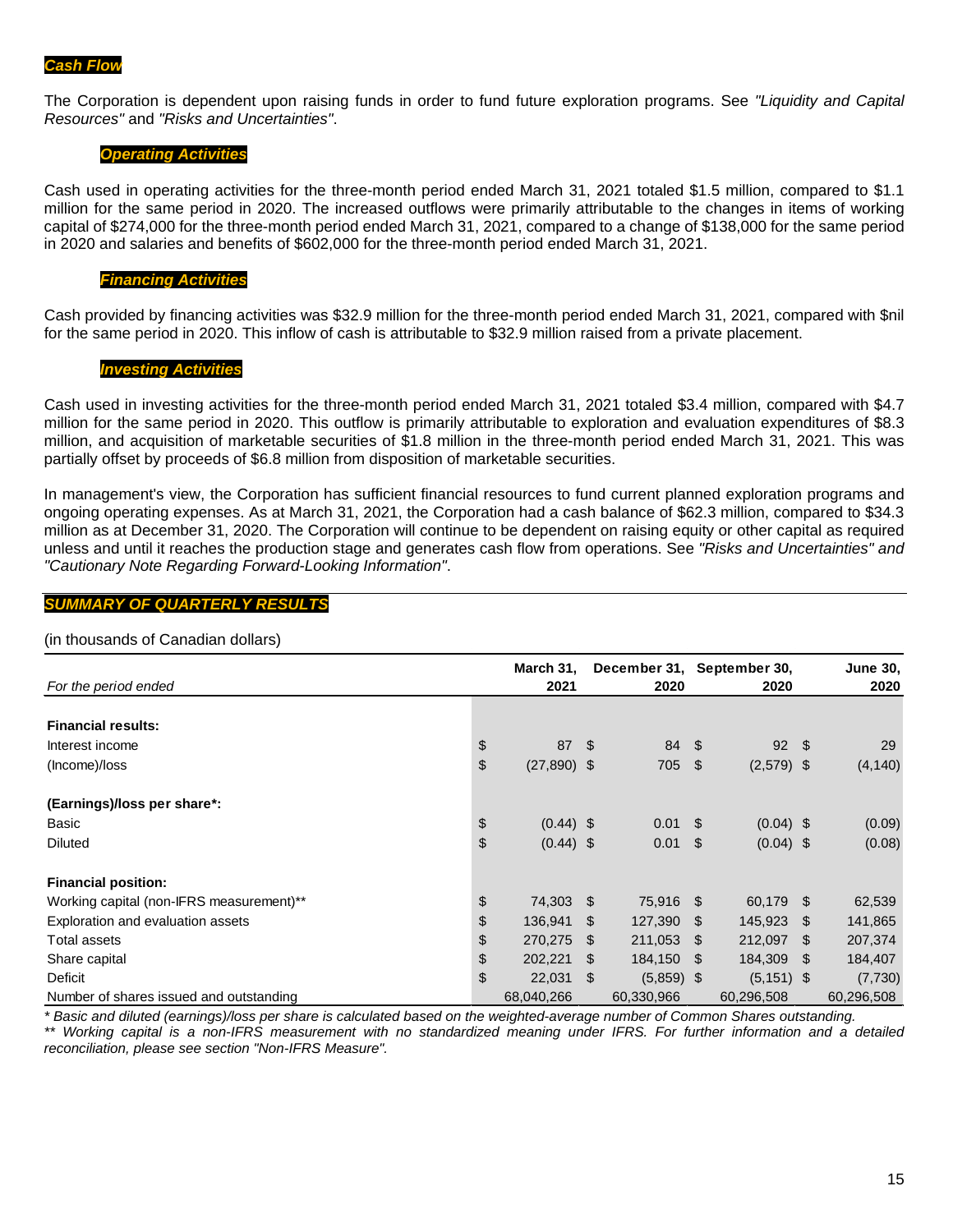| For the period ended                     | March 31,<br>2020   |     | December 31, September 30,<br>2019 |     | 2019         |      | <b>June 30,</b><br>2019 |
|------------------------------------------|---------------------|-----|------------------------------------|-----|--------------|------|-------------------------|
|                                          |                     |     |                                    |     |              |      |                         |
| <b>Financial results:</b>                |                     |     |                                    |     |              |      |                         |
| Interest income                          | \$<br>78            | \$  | $124 \quad$ \$                     |     | 160 \$       |      |                         |
| Loss                                     | \$<br>2,796         | \$  | $1,429$ \$                         |     | $2,615$ \$   |      | 70                      |
| Loss per share*:                         |                     |     |                                    |     |              |      |                         |
| Basic                                    | \$<br>0.06          | -S  | $0.03$ \$                          |     | $0.07$ \$    |      | 0.12                    |
| <b>Diluted</b>                           | \$<br>0.06          | \$  | $0.03$ \$                          |     | $0.07$ \$    |      | 0.12                    |
| <b>Financial position:</b>               |                     |     |                                    |     |              |      |                         |
| Working capital (non-IFRS measurement)** | \$<br>19,987        | \$  | 27,377 \$                          |     | 30,541       | - \$ | (37)                    |
| Exploration and evaluation assets        | \$<br>141,008       | \$. | 136,690                            | -\$ | 131,973      | - \$ |                         |
| Total assets                             | \$<br>165,713       | \$. | 168,044                            | \$  | 168,162      | S    | 1,439                   |
| Share capital                            | \$<br>158,448       | S   | 158,325                            | -\$ | 156,538      | - \$ | 2,827                   |
| Deficit                                  | \$<br>$(11,868)$ \$ |     | $(9,072)$ \$                       |     | $(7,643)$ \$ |      | (5,028)                 |
| Number of shares issued and outstanding  | 47,045,498          |     | 46,927,215                         |     | 46,174,122   |      | 600,249                 |

*\* Basic and diluted (earnings)/loss per share is calculated based on the weighted-average number of Common Shares outstanding. \*\* Working capital is a non-IFRS measurement with no standardized meaning under IFRS. For further information and a detailed reconciliation, please see section "Non-IFRS Measure".*

# *LIQUIDITY AND CAPITAL RESOURCES*

The outbreak of COVID-19 has resulted in governments worldwide enacting emergency measures to combat the spread of the virus. Measures taken to contain the spread of the virus, including travel bans, quarantines, social distancing, and closures of non-essential services have triggered significant disruptions to businesses worldwide, resulting in an economic slowdown. The duration and impact of the COVID-19 pandemic is unclear at this time and as a result it is not possible for management to estimate the severity of the impact it may have on the financial results and operations of the Corporation in future periods. It is management's assumption that the Corporation will continue to operate as a going concern.

As at March 31, 2021, the Corporation had a cash balance of \$62.3 million (December 31, 2020 - \$34.3 million) and working capital of \$74.3 million (December 31, 2020 - \$75.9 million). Cash and working capital increased from December 31, 2020, due to the completion of a private placement financing and the sale of marketable securities in the three-month period ended March 31, 2021. The majority of the Corporation's financial liabilities have contractual maturities of less than 30 days and are subject to normal trade terms. On December 16, 2020, the Department of Finance published draft legislation that proposes to extend the flow-through funds spend period and the look-back rule by one year, including suspending the Part XII.6 tax for the same period. Based on the draft legislation, as of March 31, 2021, the Corporation would be required to spend \$40.4 million of flow-through funds by December 31, 2022. If the extension is not enacted by the Department of Finance, \$7.2 million of the flow-through funds, which were raised in 2020, will have to be spent by December 31, 2021.

The Corporation has no history of revenues from its operating activities. The Corporation is not in commercial production on any of its mineral properties and accordingly does not generate cash from operations. During the three-month period ended March 31, 2021, the Corporation had negative cash flow from operating activities, and the Corporation anticipates it will have negative cash flow from operating activities in future periods.

The Corporation has, in the past, financed its activities by raising capital through equity issuances. Until O3 Mining can generate a positive cash flow, in order to finance its exploration programs, the Corporation will remain reliant on the equity markets for raising capital, in addition to adjusting spending, disposing of assets, and obtaining other non-equity sources of financing.

The Corporation believes it has sufficient cash resources and the ability to raise funds to meet its exploration and administrative overhead expenses and maintain its planned exploration activities for the next 12 months. However, there is no guarantee that the Corporation will be able to maintain sufficient working capital in the future due to market, economic and commodity price fluctuations. See *"Risks and Uncertainties"*.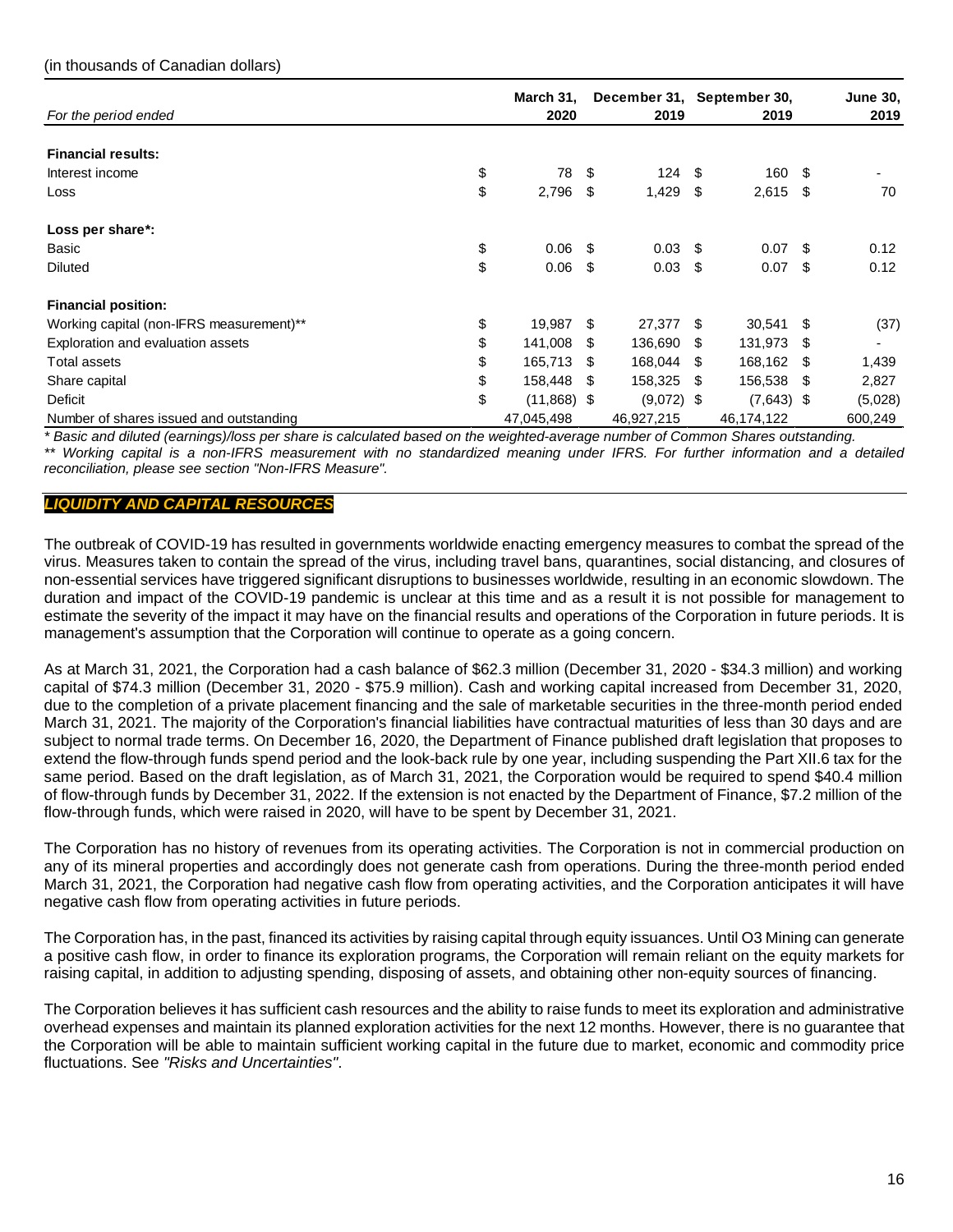# *CONTRACTUAL OBLIGATIONS AND COMMITMENTS*

The Corporation has the following commitments as at March 31, 2021 (in thousands of Canadian dollars):

|                                    | <b>Total</b> | 2021 | 2022                     | 2023                     | 2024                     | 2025                     | 2026                     |
|------------------------------------|--------------|------|--------------------------|--------------------------|--------------------------|--------------------------|--------------------------|
| Office leases                      |              |      | $\overline{\phantom{0}}$ | $\overline{\phantom{a}}$ |                          | $\overline{\phantom{0}}$ |                          |
| Camp trailers and equipment leases | 190          | 57   |                          | 57                       | $\overline{\phantom{0}}$ | $\sim$                   |                          |
| Total                              | 194          | 61   | 76                       | 57                       | -                        |                          | $\overline{\phantom{a}}$ |

On December 16, 2020, the Department of Finance published draft legislation that proposes to extend the flow-through funds spend period and the look-back rule by one year, including suspending the Part XII.6 tax for the same period. Based on the draft legislation, as of March 31, 2021, the Corporation would be required to spend the following flow-through funds by December 31, 2022. If the extension is not enacted by the Department of Finance, the date for the flow-through spend requirements for the funds raised in 2020 will remain at December 31, 2021 (in thousands of Canadian dollars):

| <b>Closing Date of Financing</b> | <b>Province</b> | <b>Remaining Flow-through Funds</b> |
|----------------------------------|-----------------|-------------------------------------|
| June 19, 2020                    | Québec          | 7.229                               |
| February 25, 2021                | Québec          | 33.149                              |
| <b>Total</b>                     |                 | 40,378                              |

## *OFF-BALANCE SHEET ARRANGEMENTS*

The Corporation does not have any off-balance sheet arrangements.

### *TRANSACTIONS WITH RELATED PARTIES*

Balances and transactions between the Corporation and its subsidiaries have been eliminated on consolidation and are not disclosed in this note. Details of the transactions between the Corporation and other related parties are disclosed below.

During the three-month period ended March 31, 2021, management fees, geological services, rent and administration fees of \$182,000 (2020 - \$482,000) were incurred with Osisko Mining, a related company of the Corporation by virtue of Osisko Mining having significant influence over the Corporation. In addition, Mr. John Burzynski, Chairman of the Board of Directors of the Corporation, serves as Executive Chairman, CEO, and Director of Osisko Mining and Mr. José Vizquerra, President and CEO of O3 Mining, serves as a Director of Osisko Mining. Accounts payable and accrued liabilities to Osisko as at March 31, 2021 were \$63,000 (2020 - \$75,000).

On January 28, 2021, the Corporation completed a transaction with Osisko Mining Inc. ("Osisko"), under which the Corporation disposed of the Blondeau Guillet Property in exchange for \$100,000 in cash.

The following table summarizes remuneration attributable to key management personnel for the periods ended March 31, 2021 and 2020:

|                                    | Three months ended |  |                   |  |
|------------------------------------|--------------------|--|-------------------|--|
| For the period ended               | March 31,<br>2021  |  | March 31,<br>2020 |  |
| Salaries expense of key management | \$<br>156          |  | 145               |  |
| Directors' fees                    | 120                |  | 120               |  |
| Stock-based compensation           | 273                |  | 336               |  |
| <b>Total</b>                       | 549                |  | 601               |  |

### *OUTSTANDING SHARE DATA*

As at May 5, 2021, the Corporation had the following securities outstanding: (i) 68,040,266 Common Shares; (ii) 4,735,876 stock options to purchase Common Shares at a weighted average exercise price of \$2.91 per option; (iii) 11,832,447 warrants to purchase Common Shares outstanding at a weighted average exercise price of \$3.77 per warrant; (iv) 580,000 restricted share units ("RSU"); and (v) 80,491 deferred share units ("DSU"). On a fully diluted basis, the Corporation would have 85,269,080 Common Shares issued and outstanding, after giving effect to the exercise of the options, warrants, RSUs, and DSUs of the Corporation that are outstanding.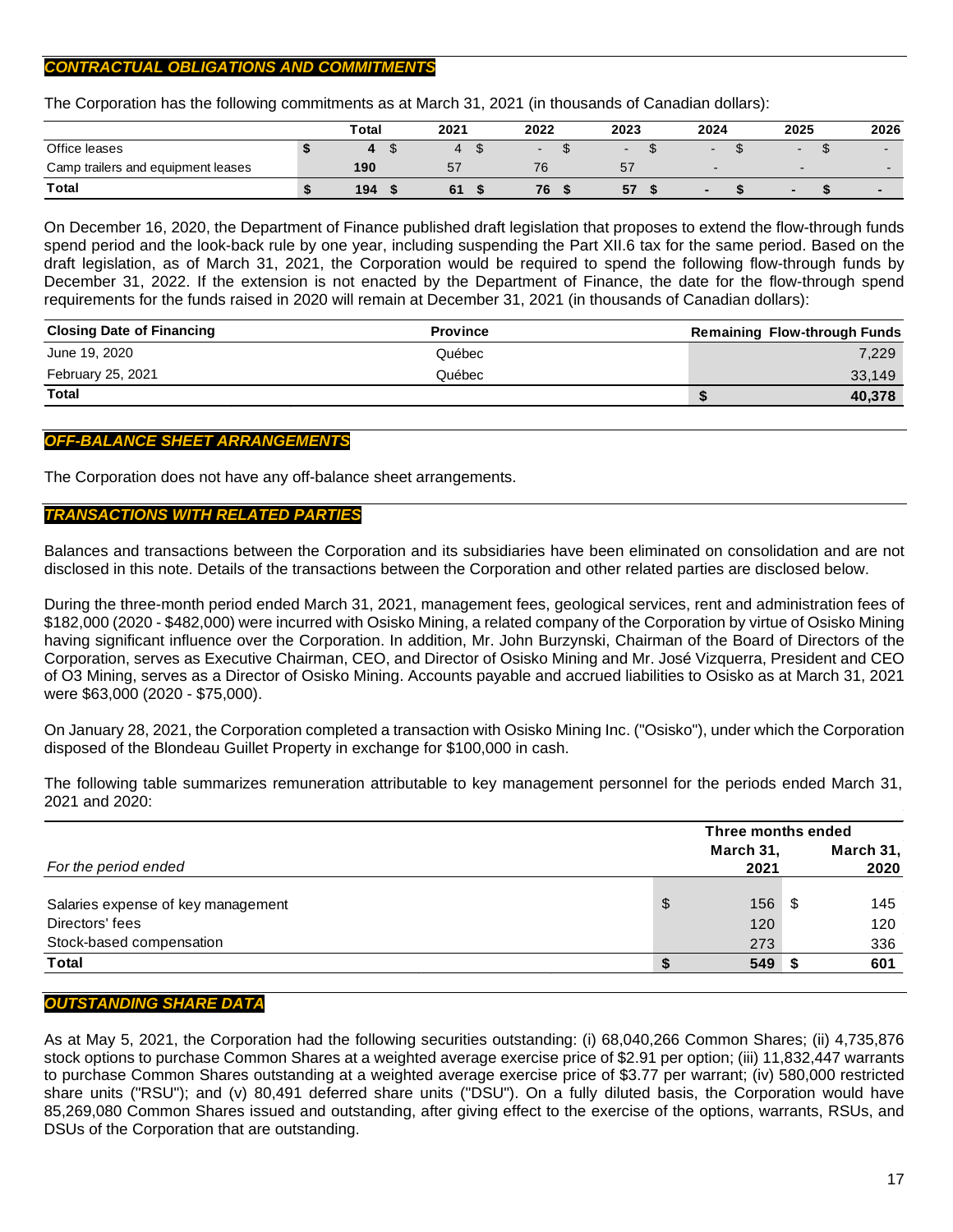### The following table summarizes the options outstanding and exercisable as at March 31, 2021:

| <b>Options outstanding</b>                 |                                                            |                                        |                                                | <b>Options exercisable</b>                                 |                                        |                                                |  |  |
|--------------------------------------------|------------------------------------------------------------|----------------------------------------|------------------------------------------------|------------------------------------------------------------|----------------------------------------|------------------------------------------------|--|--|
| Range of exercise<br>prices per share (\$) | Weighted-average<br>remaining years of<br>contractual Life | Number of stock<br>options outstanding | <b>Weighted average</b><br>exercise price (\$) | Weighted-average<br>remaining years of<br>contractual life | Number of stock<br>options exercisable | <b>Weighted average</b><br>exercise price (\$) |  |  |
| 2.44 to 2.92                               | 3.7                                                        | 1,717,019                              | \$2.52                                         | 3.5                                                        | 693,671                                | \$2.56                                         |  |  |
| 2.93 to 3.20                               | 3.4                                                        | 2,021,667                              | \$3.07                                         | 3.4                                                        | 1,353,337                              | \$3.07                                         |  |  |
| 3.21 to 3.47                               | 4.3                                                        | 979,149                                | \$3.27                                         | 0.8                                                        | 109,149                                | \$3.33                                         |  |  |
| 3.48 to 3.60                               | 1.0                                                        | 18,041                                 | \$3.60                                         | 1.0                                                        | 18,041                                 | \$3.60                                         |  |  |
| 2.44 to 3.60                               | 3.7                                                        | 4,735,876                              | \$2.91                                         | 3.3                                                        | 2,174,198                              | \$2.92                                         |  |  |

The following table summarizes the DSUs and RSUs outstanding as at March 31, 2021:

|                                        | <b>Number of DSUs</b> | <b>Number of RSUs</b> |
|----------------------------------------|-----------------------|-----------------------|
| <b>Oustanding at December 31, 2020</b> | 51.440                | 490,000               |
| Granted                                | 29.051                | 90,000                |
| Oustanding at March 31, 2021           | 80.491                | 580,000               |

In August 2019, O3 Mining established an RSU plan and a DSU plan. Under these plans, RSUs can be granted to executive officers and key employees and DSUs can be granted to non-executive directors, as part of their long-term compensation package, entitling them to receive payout in cash or Common Shares, or a combination of both. Should the payout be in cash, the cash value of the payout would be determined by multiplying the number of RSUs and DSUs vested at the payout date by the five-day volume weighted average price from closing price of the Common Shares on the day prior to the payout date. Should the payout be in Common Shares, each RSU and DSU represents an entitlement to one Common Share.

The following tables summarize the warrants issued and outstanding as at March 31, 2021:

|                                  |                           | Weighted-average |
|----------------------------------|---------------------------|------------------|
|                                  | <b>Number of warrants</b> | exercise price   |
| Outstanding at December 31, 2020 | 12,071,049 \$             | 3.78             |
| Expired                          | (238, 602)                | 3.88             |
| Outstanding at March 31, 2021    | 11,832,447                | 3.77             |
|                                  |                           |                  |

# *CRITICAL ACCOUNTING ESTIMATES*

The preparation of the interim financial statements in conformity with IFRS requires management to make judgments, estimates and assumptions that affect the application of accounting policies and the reported amounts of assets and liabilities, and disclosure of contingent assets and liabilities at the date of the consolidated financial statements and the reported amounts of income and expenses for the reporting period. The Corporation also makes estimates and assumptions concerning the future. The determination of estimates and associated assumptions are based on various assumptions including historical experience and other factors that are believed to be reasonable under the circumstances, the results of which form the basis of making judgments about carrying values of assets and liabilities that are not readily apparent from other sources. Actual results may differ from these estimates. Please refer to the Financial Statements for information on the Corporation's significant judgements in applying accounting policies as well as significant accounting estimates and assumptions.

## *CHANGES IN IFRS ACCOUNTING POLICIES AND FUTURE ACCOUNTING PRONOUNCEMENTS*

Certain pronouncements were issued by the IASB or the International Financial Reporting Interpretations Committee that are mandatory for accounting years ended beginning on or after December 31, 2020. Please refer to the Financial Statements for information on future accounting pronouncements as well as new accounting standards issued and effective.

### *CORPORATE GOVERNANCE*

Management and the Board recognize the value of good corporate governance and the need to adopt best practices. The Corporation is committed to continuing to improve its corporate governance practices in light of its stage of development and evolving best practices and regulatory guidance.

The Board has adopted a board mandate outlining its responsibilities and defining its duties. The Board has four committees: the Audit Committee, the Compensation Committee, the Corporate Governance and Nominating Committee, and the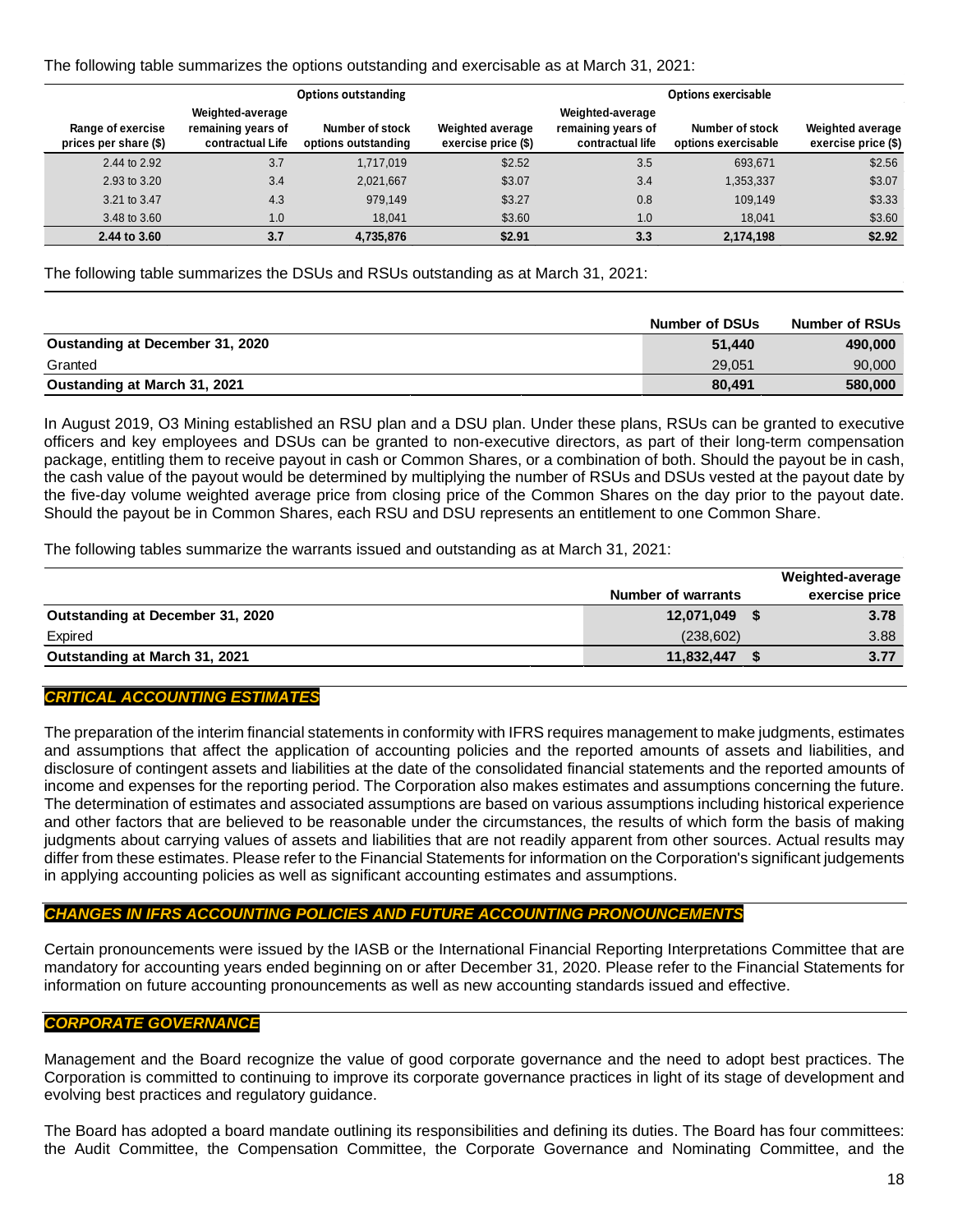Sustainable Development Committee. Each committee has a committee charter, which outlines the committee's mandate, procedures for calling a meeting, and provides access to outside resources.

The Board has also adopted a code of ethics, which governs the ethical behavior of all employees, management, and directors. Separate trading blackout and disclosure policies are also in place. For more details on the Corporation's corporate governance practices, please refer to O3 Mining's website [\(www.o3mining.com\)](http://www.o3mining.com/) and the statement of Corporate Governance contained in the Corporation's management information circular dated April 23, 2021.

The Corporation's directors have expertise in exploration, metallurgy, mining, accounting, legal, banking, financing, communication and community engagement and the securities industry. The Board and each committee are scheduled to meet at least four times per year.

### *INTERNAL CONTROL OVER FINANCIAL REPORTING*

#### *Disclosure controls and procedures*

Disclosure controls and procedures are designed to provide reasonable assurance that information required to be disclosed by the Corporation in its annual filings, interim filings or other reports filed or submitted by it under securities legislation is recorded, processed, summarized and reported within the time periods specified in the securities legislation and include controls and procedures designed to ensure that information required to be disclosed by the Corporation in its annual filings, interim filings or other reports filed or submitted under securities legislation is accumulated and communicated to the Corporation's management, including its Chief Executive Officer and Chief Financial Officer, as appropriate to allow timely decisions regarding required disclosure.

#### *Internal controls over financial reporting*

Internal controls over financial reporting are designed to provide reasonable assurance regarding the reliability of financial reporting and the preparation of financial statements in accordance with IFRS. Management is also responsible for the design of the Corporation's internal control over financial reporting in order to provide reasonable assurance regarding the reliability of financial reporting and the preparation of financial statements for external purposes in accordance with IFRS. The Corporation's internal controls over financial reporting include policies and procedures that: pertain to the maintenance of records that, in reasonable detail accurately and fairly reflect the transactions and disposition of assets; provide reasonable assurance that transactions are recorded as necessary to permit preparation of the financial statements in accordance with IFRS and that receipts and expenditures are being made only in accordance with authorization of management and directors of the Corporation; and provide reasonable assurance regarding prevention or timely detection of unauthorized acquisition, use or disposition of assets that could have a material effect on the financial statements.

### *NON-IFRS MEASURES*

The Corporation has included a non-IFRS measure for "working capital" in this MD&A to supplement its financial statements, which are presented in accordance with IFRS. The Corporation believes that this measure provides investors with an improved ability to evaluate the performance of the Corporation. Non-IFRS measures do not have any standardized meaning prescribed under IFRS. Therefore, such measures may not be comparable to similar measures employed by other companies. The data is intended to provide additional information and should not be considered in isolation or as a substitute for measures of performance prepared in accordance with IFRS.

The Corporation determines working capital as follows (in thousands of Canadian dollars):

| Reconciliation for the period ended |    | March 31.<br>2021 |    | December 31.<br>2020 |      | September 30,<br>2020 |    | <b>June 30,</b><br>2020 |
|-------------------------------------|----|-------------------|----|----------------------|------|-----------------------|----|-------------------------|
| Current assets                      | \$ | 79,442 \$         |    | 80,637 \$            |      | 63,998                | \$ | 64,585                  |
| Less current liabilities            |    | 5,139             |    | 4,721                |      | 3,819                 |    | 2,046                   |
| <b>Working capital</b>              | S  | 74,303 \$         |    | 75,916 \$            |      | 60,179                | -5 | 62,539                  |
|                                     |    |                   |    |                      |      |                       |    |                         |
| Reconciliation for the period ended |    | March 31.<br>2020 |    | December 31,<br>2019 |      | September 30,<br>2019 |    | <b>June 30,</b><br>2019 |
| Current assets                      | \$ | 23.991            | -S | 30,688               | - \$ | 35,415                | \$ | 1.439                   |
| Less current liabilities            |    | 4.004             |    | 3,311                |      | 4,874                 |    | 1,476                   |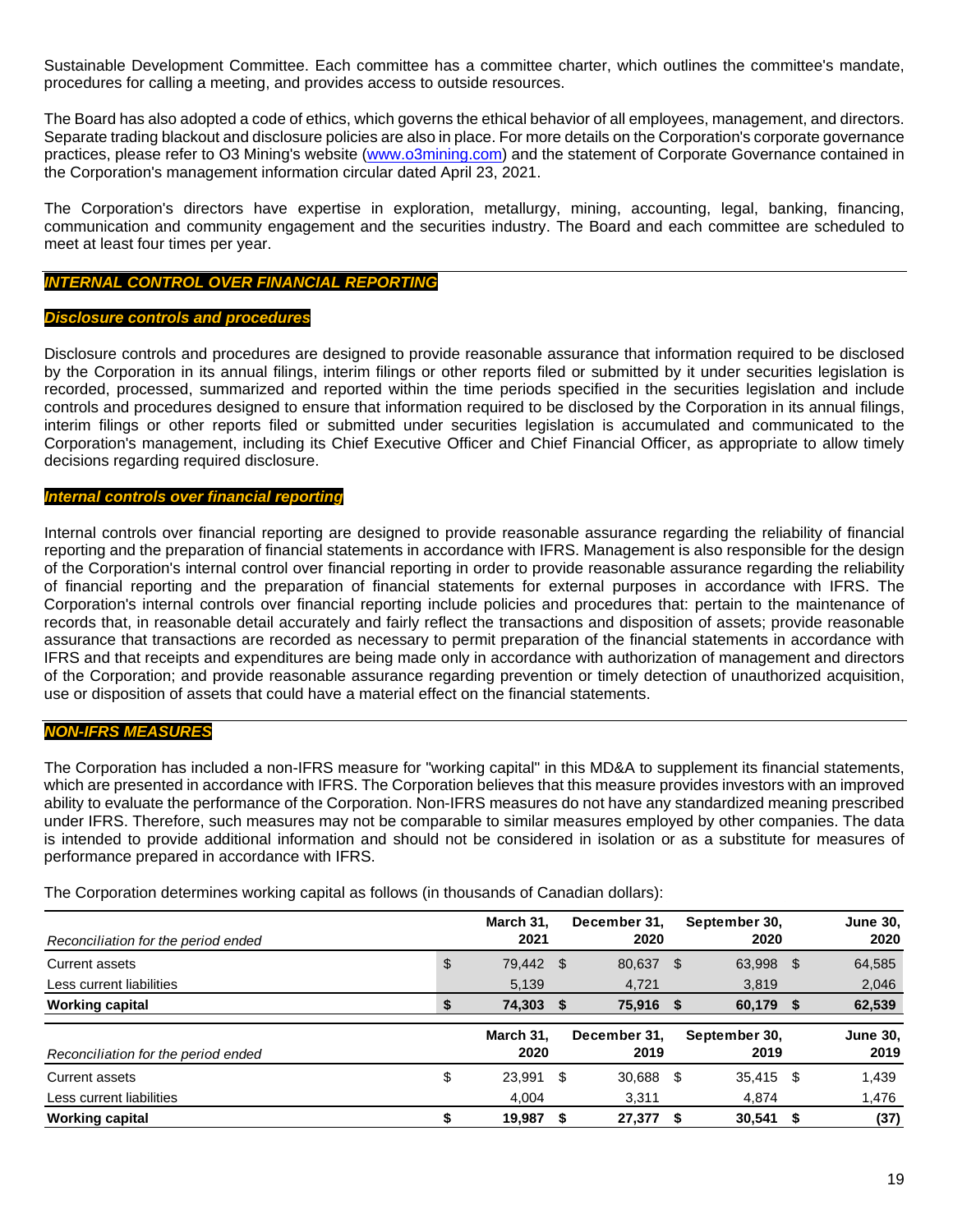### *RISKS AND UNCERTAINTIES*

The Corporation's business, being the acquisition, exploration, and development of mineral properties in Canada, is speculative and involves a high degree of risk. Certain factors, including but not limited to the ones described in management's discussion and analysis dated March 9, 2021 for the year ended December 31, 2020, could materially affect the Corporation's financial condition and/or future operating results, and could cause actual events to differ materially from those described in forward looking statements made by or relating to the Corporation. See *"Cautionary Note Regarding Forward-Looking Information"*. The reader should carefully consider these risks as well as the information disclosed in the Corporation's audited annual financial statements, dated March 9, 2021, and other publicly filed disclosure regarding the Corporation, available on SEDAR [\(www.sedar.com\)](http://www.sedar.com/) under the O3 Mining's issuer profile or on O3 Mining's website [\(www.o3mining.com\)](http://www.o3mining.com/).

## *COVID-19*

In particular, the Corporation wishes to highlight that it continues to face risks related to COVID-19, which could continue to significantly disrupt its operations and may materially and adversely affect its business and financial conditions.

In December 2019, a novel strain of the coronavirus emerged in China and has resulted in governments worldwide enacting emergency measures to combat the spread of the virus. These measures, which include the implementation of travel bans, self-imposed quarantine periods and physical distancing, have caused material disruption to businesses globally resulting in an economic slowdown.

The extent to which COVID-19 will continue to impact the Corporation's business, including its operations and the market for its securities, will depend on future developments, which are highly uncertain and cannot be predicted at this time, and include the duration, severity and scope of the outbreak and the actions taken to contain or treat the coronavirus outbreak. In particular, the continued spread of COVID-19 globally could materially and adversely impact the Corporation's business including without limitation, employee health, workforce productivity, obligations regarding flow-through shares, increased insurance premiums, limitations on travel, the availability of industry experts and personnel, restrictions to its drill program and/or the timing to process drill and other metallurgical testing, and other factors that will depend on future developments beyond the Corporation's control, which may have a material and adverse effect on the its business, financial condition and results of operations.

There can be no assurance that the Corporation's personnel will not be impacted by these pandemic diseases and ultimately see its workforce productivity reduced or incur increased medical costs / insurance premiums as a result of these health risks. Further, there can be no assurances that the remaining balance of the gross proceeds from the sale by the Corporation of flow-through shares in 2020 and 2021 (being approximately \$40.4 million) will be used by the Corporation to incur "Canadian exploration expenses" that qualify as "flow-through mining expenditures" (as both terms are defined in the *Income Tax Act* (Canada)), and such other applicable Québec provincial obligations will be satisfied by the deadlines, if the COVID-19 pandemic continues and/or the Government of Québec mandates that the Corporation's operations be suspended again.

In addition, the continued spread of COVID-19 could adversely affect global economies and financial markets resulting in an economic downturn that could have an adverse effect on the demand for precious metals and the Corporation's future prospects.

## *TECHNICAL INFORMATION*

Scientific and technical information in this MD&A relating to the **Marban Project** is supported by the technical report titled *"N.I. 43-101 Technical Report & Preliminary Economic Assessment of the Marban Project, Québec, Canada"* and dated as of October 23, 2020 (effective date of September 3, 2020), which has been prepared by Mr. Tommaso Roberto Raponi, P.Eng. and Mr. Scott Elfen, P.E. of Ausenco Engineering Canada Inc., with the assistance of Moose Mountain Technical Services, Golder Associates Inc. and WSP Canada (the "Marban PEA"). Each of Mr. Raponi and Mr. Elfen is a "qualified person" within the meaning of NI 43-101 and considered to be "independent" of O3 Mining for purposes of Section 1.5 of NI 43-101. Reference should be made to the full text of the Marban PEA, which was prepared in accordance with NI 43-101 and is available electronically on SEDAR [\(www.sedar.com\)](http://www.sedar.com/) under O3 Mining's issuer profile.

Information relating to the **Akasaba Project** is supported by the technical report titled *"NI 43-101 Technical Report on the Akasaba Project, Province of Québec, Canada"* and dated of March 1, 2013 (effective date of January 20, 2013), which has been prepared by Christian D'Amours, B.Sc. P.Geo (OGQ #226) of Geopointcom, from Val-d'Or, Québec, and has been reviewed and audited by Geologica Inc. from Val-d'Or, Québec (the "Akasaba Resource Estimate"). The Akasaba Resource Estimate was prepared under the direction of Alain-Jean Beauregard, P.Geo (OGQ # 227) and Daniel Gaudreault (OIQ # 39834), each of whom is a "qualified person" within the meaning of NI 43-101 and considered to be "independent" of the Corporation for purposes of Section 1.5 of NI 43-101. Reference should be made to the full text of the Akasaba Resource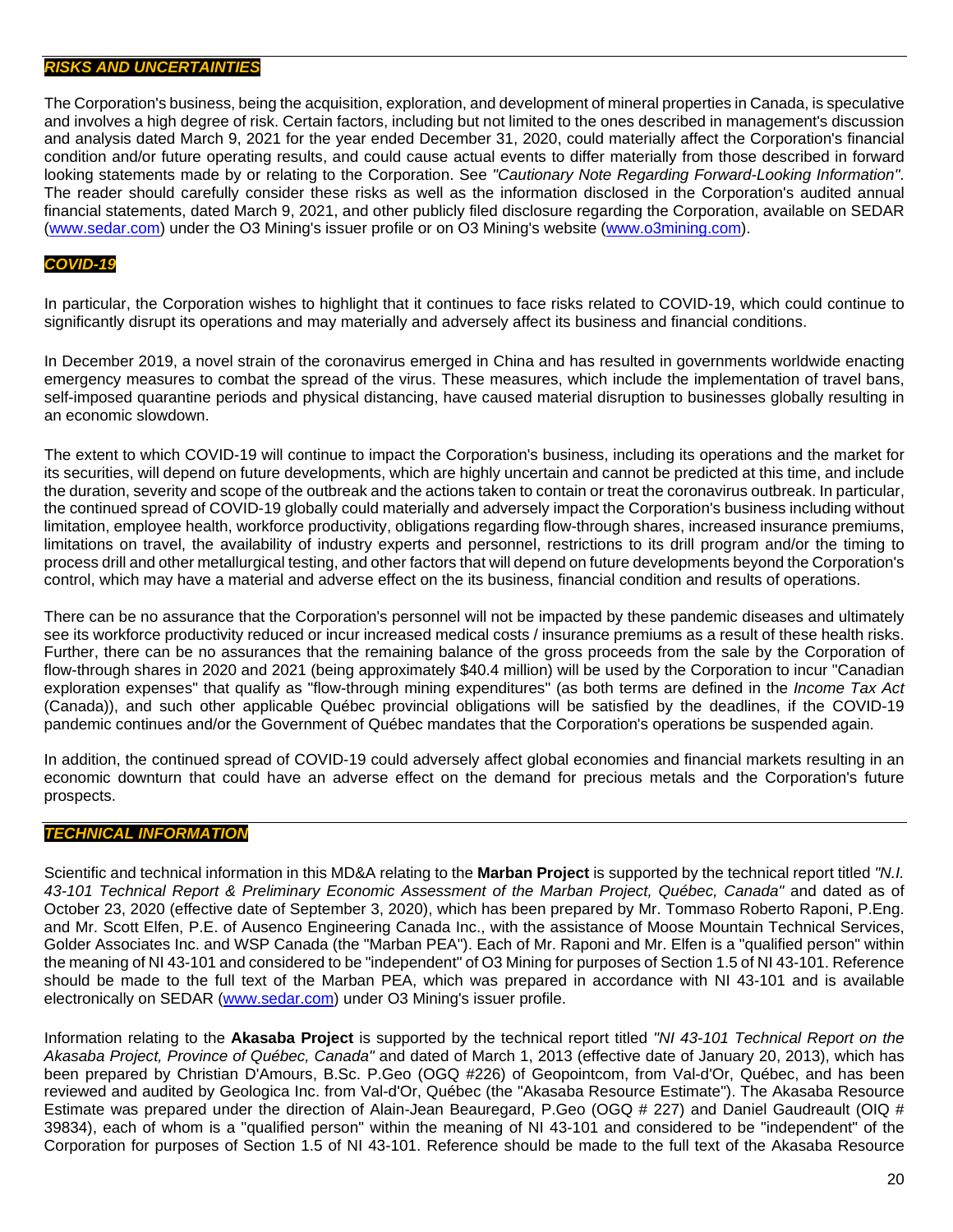Estimate, which was prepared in accordance with NI 43-101 and is available electronically on SEDAR [\(www.sedar.com\)](http://www.sedar.com/) under Alexandria's issuer profile.

Information relating to the **Sleepy Project** is supported by the technical report titled *"2014 NI 43-101 Technical Report on the Sleepy Lake Property, Province of Québec, Canada"* and dated November 25, 2014 (effective date of September 15, 2014), which has been prepared by Christian D'Amours, B.Sc. P.Geo (OGQ #226) of Geopointcom, from Val-d'Or, Québec, and has been reviewed and audited by Geologica Inc. from Val-d'Or, Québec (the "Sleepy Resource Estimate"). The Sleepy Resource Estimate was prepared under the direction of Alain-Jean Beauregard, P.Geo (OGQ # 227) and Daniel Gaudreault (OIQ # 39834), each of whom is a "qualified person" within the meaning of NI 43-101 and considered to be "independent" of the Corporation for purposes of Section 1.5 of NI 43-101. Reference should be made to the full text of the Sleepy Resource Estimate, which was prepared in accordance with NI 43-101 and is available electronically on SEDAR [\(www.sedar.com\)](http://www.sedar.com/) under Alexandria's issuer profile.

Information relating to the **East Cadillac Gold Project** is supported by the technical report titled *"2019 NI 43-101 Technical Report and Mineral Resource Estimate: East Cadillac Gold Project, Val-d'Or, Québec"* and dated June 7, 2019 (effective date of April 30, 2019), which has been prepared by MRB & Associates, from Val-d'Or, Québec (the "East Cadillac Resource Estimate"). The East Cadillac Resource Estimate was prepared under the direction of Mr. John Langton, P.Geo, and Vincent Jourdain, P.Eng. (MRB & Associates), each of whom is a "qualified person" within the meaning of NI 43-101 and considered to be "independent" of the Corporation for purposes of Section 1.5 of NI 43-101. MRB & Associates is also considered to be "independent" of the Corporation for purposes of Section 1.5 of NI 43-101. Reference should be made to the full text of the East Cadillac Resource Estimate, which was prepared in accordance with NI 43-101 and is available electronically on SEDAR [\(www.sedar.com\)](http://www.sedar.com/) under Chalice Gold Mines Limited's issuer profile.

Scientific and technical information in this MD&A relating to the **Orenada Project** is supported by the technical report titled *"A Mineral Updated Mineral Resource Estimate for the Orenada Zones 2 and 4 Project, Alpha Group Properties, Latitude 48° 03' North and Longitude 77° 42' West, Province of Québec, Canada"* and dated of July 20, 2018 (effective date of July 6, 2018), which has been prepared by InnovExplo Inc. (the "Orenada Resource Estimate"). The Orenada Resource Estimate was prepared by Claude Savard, B.Sc., P.Geo, Alain Carrier, M.Sc., P.Geo, and Gustavo Durieux, M.A.Sc., P.Geo, each of whom is a "qualified person" within the meaning of NI 43-101 and considered to be "independent" of the Corporation for purposes of Section 1.5 of NI 43-101. InnovExplo is considered to be "independent" of the Corporation for purposes of Section 1.5 of NI 43-101 and is responsible for Whittle pit optimizations reported in the Orenada Resource Estimate. Reference should be made to the full text of the Orenada Resource Estimate, which was prepared in accordance with NI 43-101 and is available electronically on SEDAR [\(www.sedar.com\)](http://www.sedar.com/) under Alexandria's issuer profile.

This MD&A uses the terms measured, indicated, and inferred mineral resources as a relative measure of the level of confidence in the resource estimate. Readers are cautioned that mineral resources are not economic mineral reserves and that the economic viability of mineral resources that are not mineral reserves has not been demonstrated. The estimate of mineral resources may be materially affected by geology, environmental, permitting, legal, title, socio-political, marketing, or other relevant issues. It cannot be assumed that all or any part of an inferred mineral resource will ever be upgraded to an indicated or measured mineral resource category. The mineral resource estimate is classified in accordance with the Canadian Institute of Mining, Metallurgy and Petroleum's *"CIM Definition Standards on Mineral Resources and Mineral Reserves"* incorporated by reference into NI 43-101. Under Canadian rules, estimates of inferred mineral resources may not form the basis of feasibility or pre-feasibility studies or economic studies except for a preliminary economic assessment as defined under NI 43-101. Readers are cautioned not to assume that further work on the stated resources will lead to mineral reserves that can be mined economically.

Mr. Louis Gariepy, P.Geo. B.Sc., Vice President of Exploration of O3 Mining, is a "qualified person" within the meaning of NI 43-101, and has reviewed and approved the scientific and technical information in this MD&A with respect to all of the Corporation's properties located in Québec, including the James Bay Properties, the Malartic Property, the Alpha Property and East Cadillac Property.

## *CAUTIONARY NOTE REGARDING FORWARD-LOOKING INFORMATION*

This MD&A may contain forward-looking statements and forward-looking information within the meaning of applicable Canadian securities legislation (collectively, "forward-looking information"), including, but not limited to, statements relating to the future financial or operating performance of the Corporation, the Corporation's mineral projects, the future price of metals, the estimation of mineral resources, the realization of mineral resource estimates, the timing and amount of estimated future production (if any), capital, operating and exploration expenditures, exploration activities, costs and timing of the development of new deposits, costs and timing of future exploration, the ongoing impact of the COVID-19 pandemic, proposed extensions regarding the flow-through funds spend period, the timing and ability of the Corporation to publish further technical reports, including preliminary economic assessments and pre-feasibility studies (if at all), the ability of the Corporation to complete a pre-feasibility study on the Marban Project, use of proceeds from financings, requirements for additional capital, government